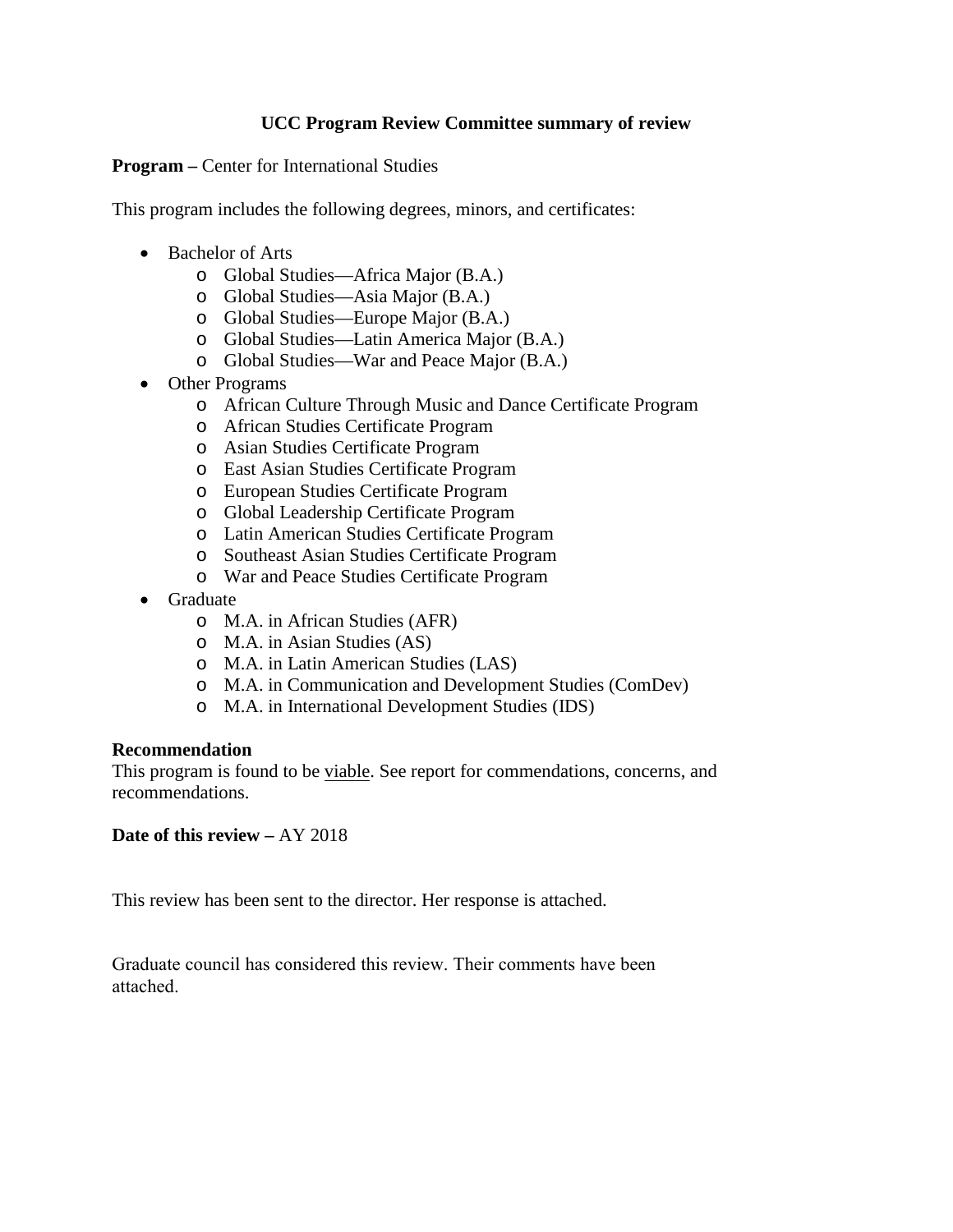# **Ohio University Curriculum Committee External/Internal 7-Year Academic Program Review**

# **Center for International Studies Ohio University**

**Dr. Leonardo Villalón**  External Reviewer, Dean, International Center, University of Florida Gainesville **Dr. Zaki Kuruppalil**  Associate Professor, Department of Engineering Technology and Management **Dr. Lauren McMills**  Assistant Professor, Department of Chemistry and Biochemistry **Dr. Robert L. Williams II**  Professor, Mechanical Engineering Department

**March 8, 2018** 

## **Executive Summary VIABLE**







**Date of last review: February, 2008** 

**Date of this review: February 27-28, 2018**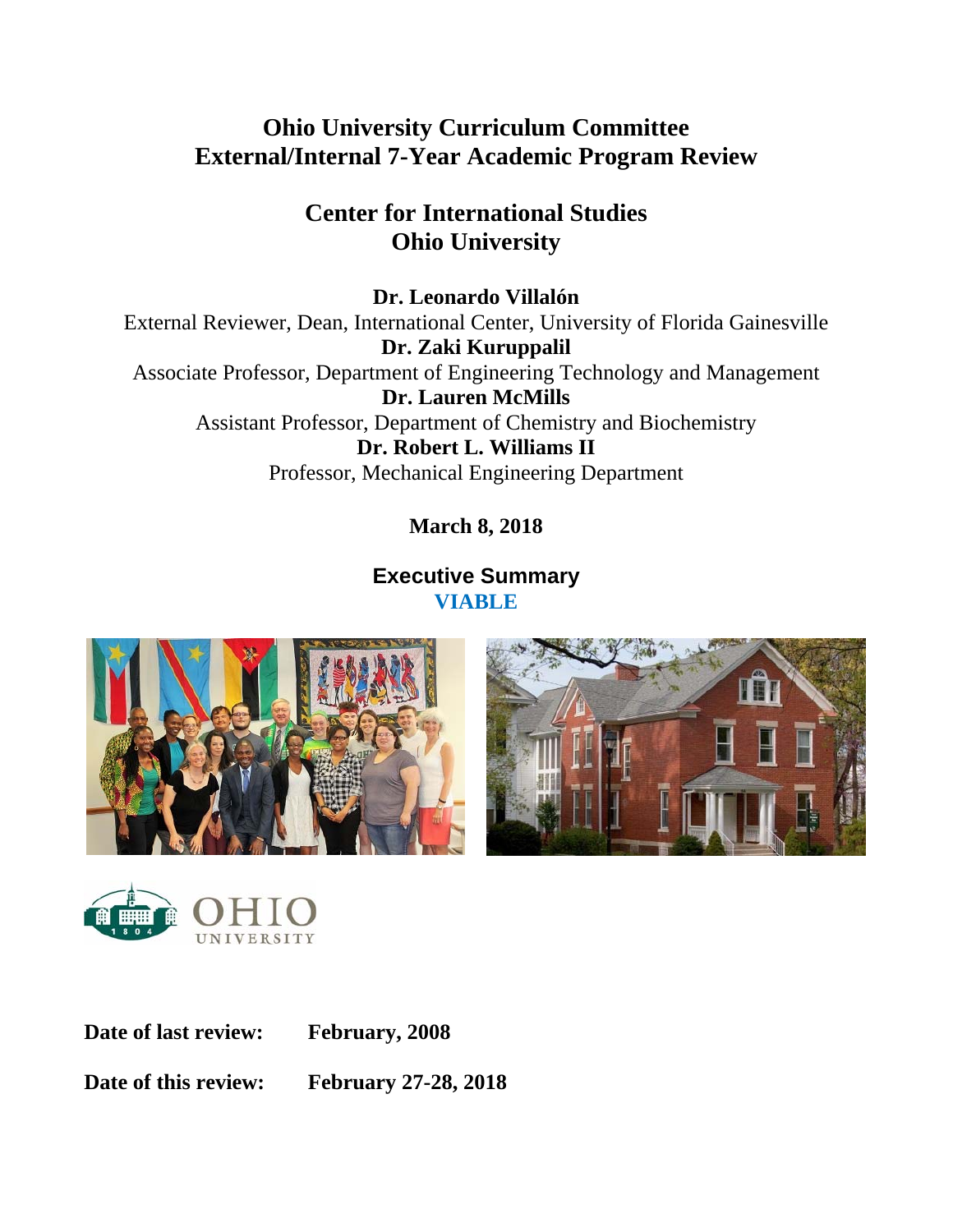# **TABLE OF CONTENTS**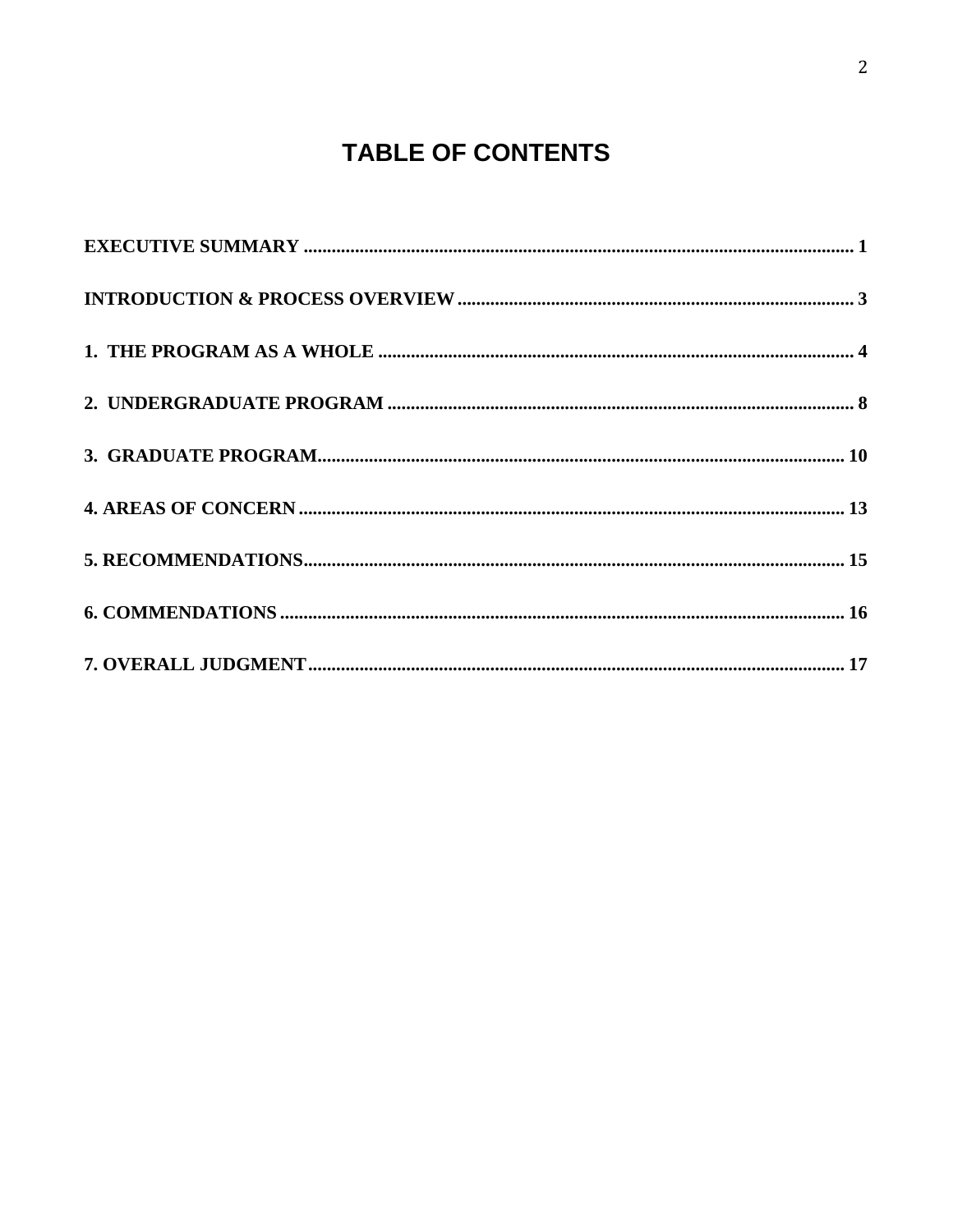#### 3

### **Introduction & Process Overview**

The Center for International Studies, a stand-alone (i.e. not in another college) at Ohio University underwent an external/internal academic program review in February 2018. The Academic Program Review Committee was comprised of Dr. Leonardo Villalón, External Reviewer, Dean of the International Center (and former director of the Center for African Studies), University of Florida, Gainesville, and three internal reviewers, Dr. Zaki Kuruppalil (Engineering Technology and Management), Dr. Lauren McMills (Chemistry and Biochemistry), and Dr. Robert L. Williams II (Mechanical Engineering).

Over the course of two days (February 27 and 28, 2018), the team met privately and independently with MA graduate students, and undergraduate students; Office of Global Affairs and International Studies Vice-Provost (and Director of the Center for International Studies) Lorna Jean Edmonds; Graduate Program Directors; Staff; Global Studies Director and Assistant Director; Curriculum Committee and Undergraduate Advisors; the first CIS tenure-track Group I faculty member (and Director of the Global Leadership Center, hired one year back); the first CIS Group II faculty member (World Languages and Thai lecturer, from Linguistics hired in January 2018, after the Self-Study Report was prepared); affiliated faculty in Political Science, History, Linguistics, Economics, and Global Health, Global INTENT platform members; the deans of Arts & Sciences and Health Sciences and Professions, the chairs of History and Political Science, director of the School of Journalism; and Associate Provost Howard Dewald.

Ohio University's Center for International Studies (CIS) is a **Viable** program as evidenced by a healthy cadre of dedicated affiliated faculty, a clearly collaborative and collegial environment, engaged and strongly motivated undergraduate students, integrated international graduate students, and significant international reputation and experience abroad.

This report is divided into seven sections, directly organized as requested by the Ohio University Academic Program Review effort.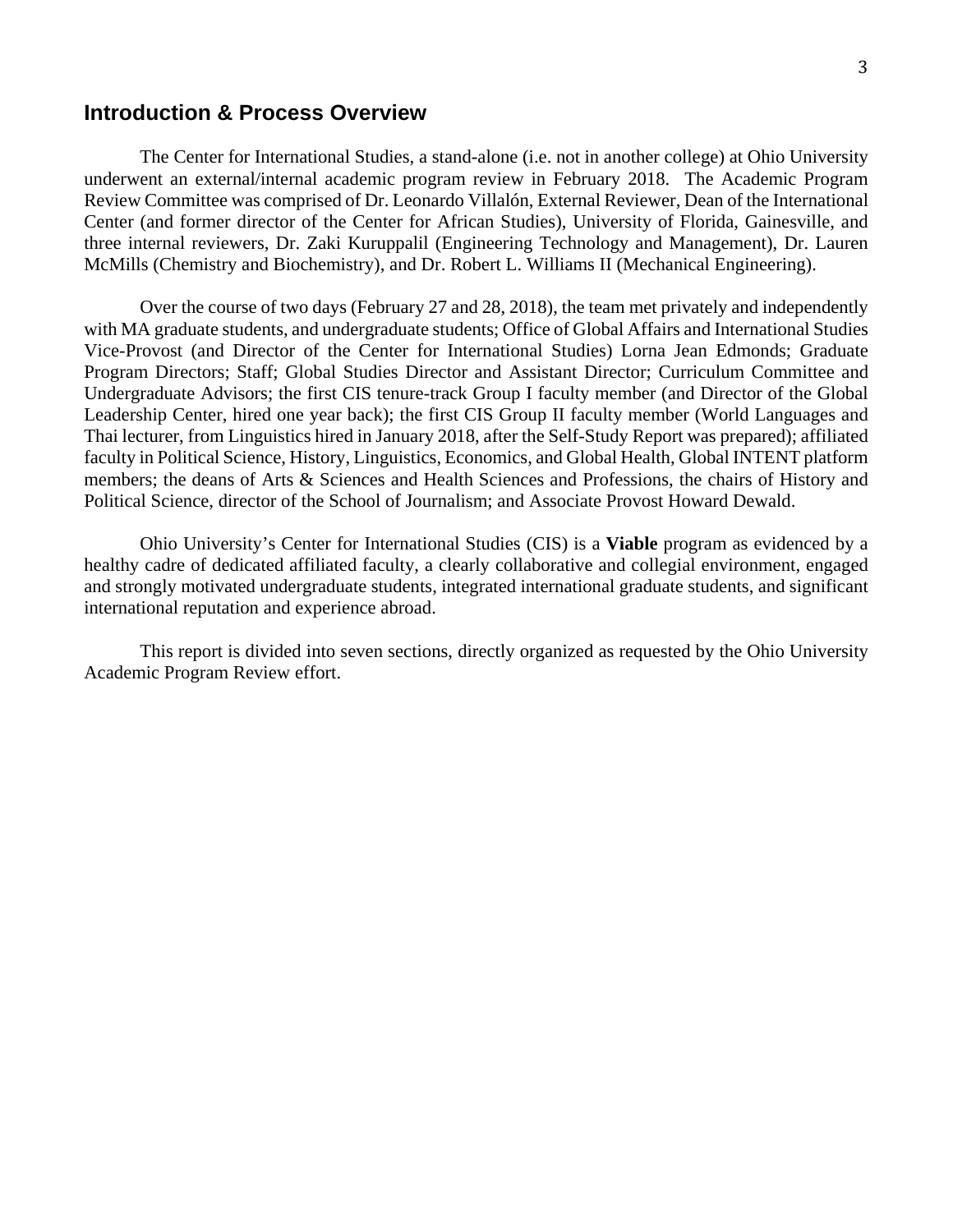## **1. The Program as a Whole**

The Center for International Studies (CIS) is a stand-alone academic unit, which draws on faculty and course offerings from across Ohio University to offer five MA degrees, a BA degree with five majors, and several certificate options, of which the Global Leadership Certificate is particularly innovative and noteworthy. In addition to the current BA and the two-year MA degrees, CIS is working to develop " $4+1$ " options for students to receive both degrees within a five-year period. This would appear to be a very worthwhile endeavor, answering to student demand and likely to help reverse some recent enrollment declines in the BA and MA programs.

CIS is led by a Director, who currently also serves as Vice Provost for Global Affairs and International Studies, in that capacity overseeing several administrative services including International Student and Faculty Services, and Study Away. The two positions were separated and then re-merged during the tenure of the current Director/Vice Provost, a change that has the potential for some synergies but which remains unclear and/or unsatisfactory to some stakeholders. As head of a cross-university unit answering directly to the Provost, the CIS Director meets with the OU deans group, and there is some discussion as to whether "Dean" might be a more appropriate title for this position.

CIS hired its first Group I faculty member last year, recruited specifically to direct the Global Leadership Center. As of January 2018, CIS added a second, Group II, faculty member to serve as lecturer and coordinator of the World Languages program.

There is much variation around the country in terms of the administrative organization of international studies programs. In many cases such programs are embedded within Colleges of Liberal Arts and Sciences, or in Schools of International Studies with their own faculty. The OU model is somewhat unique for being an independent center that offers an impressive range of innovative and strong degree options without regular faculty of its own. This administrative structure is clearly in part responsible for some real and important strengths, which contribute significantly to OU's academic, research and service missions. It also presents a number of challenges.

Among the strengths is the high degree of inter-disciplinarity in academic programs made possible by drawing on courses from across colleges. The MA degrees in Communication and Development, and in International Development Studies, for example, are strikingly enriched by drawing on courses in the health sciences and in journalism and communications (among others), in addition to Art and Sciences.

Moreover, by facilitating connections among faculty in different colleges, by incentivizing colleges to develop course offerings that serve CIS degrees in whole or in part, and by enrolling many international and internationally-focused students alongside other graduate students in courses across the university, CIS also serves to infuse an international and global dimension across the university. It is no surprise that OU is known nationally for the impressive depth and breadth of faculty international expertise, and this is a strength on which the University's higher administration would be well advised to build.

The CIS organizational structure also presents some challenges. While some tension would seem to be inherent to the structure, these might well be managed by institutionalizing frequent and regular channels of communication and coordination with stakeholders, and by diplomatic leadership.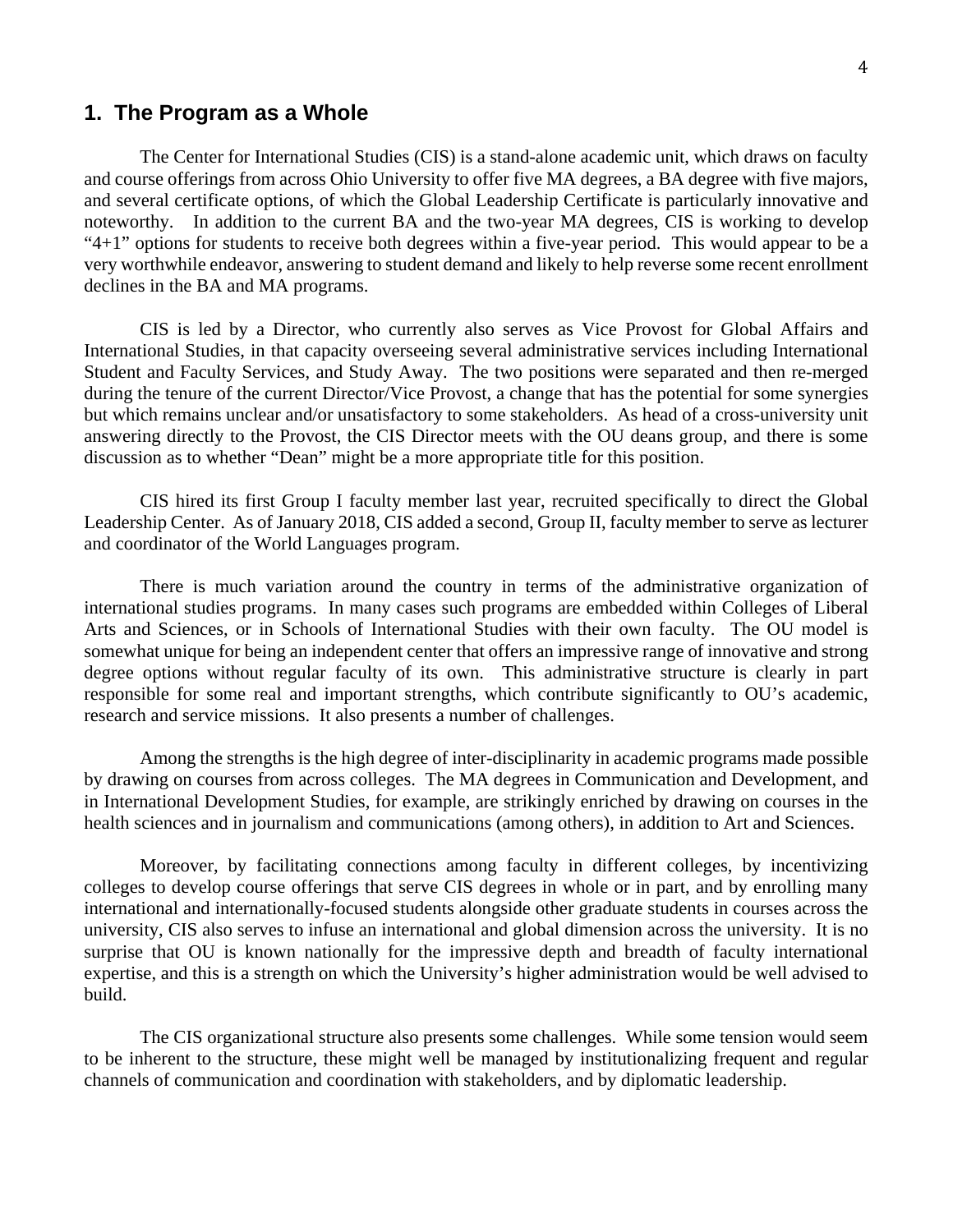A core challenge is the relationship between CIS and the various colleges that contribute teaching and faculty effort to CIS programs. While the status of the RCM budget model is in question and under reconsideration at OU, the competitive zero-sum logic of RCM is likely to remain embedded in institutional culture. In the current difficult budget climate, it is tempting for CIS to attempt to expand courses under its own "INST" prefix as a means of attempting to increase revenue to the unit. This, however, inevitably leads to competition and even conflict with colleges.

A policy at the higher levels of the university to ensure CIS's base funding *independent of the production of student credit hours* in the unit would go very far to alleviate this tension. Centers such as CIS should not be set up as competitors to colleges, but rather as units that complement, enhance and add value to disciplinary programs. It is very clear that the CIS programs increase OU's visibility in many ways, not least by helping to recruit both top faculty and students who serve and study in the various colleges. As one CIS affiliate faculty noted in our meetings, "Some things have to be exempt from the pressure to generate revenue given their intrinsic value."

A related but distinct challenge is the issue of defining and managing the relationship of faculty affiliates to CIS. It is clear that affiliated faculty share a strong personal and professional commitment to the programs housed in CIS, that they benefit from their affiliations in various ways, that they appreciate the collaboration with colleagues across disciplines, and that they tend to value the CIS students in their classes. There is a strong "pull" factor that explains the voluntary affiliation of large numbers of faculty members to these programs.

At the same time, faculty expressed some significant dissatisfaction with their current relationships. One aspect of the concerns was with the limited communication and consultation from CIS about the programs to which the affiliates contribute. (It should be noted that these critiques may reflect dissatisfaction with CIS broadly and/or with individual programs.) A second aspect concerned the perception of limited credit or recognition in faculty members' home departments for the work they do for CIS. Improved communications and some discussion about policies that might formally recognize such contributions (e.g. changes to the forms for annual reviews), could go a long way towards addressing these issues.

It may merit noting that there is some concern about the tenure process for the new Group I faculty member, given the specificities of his position, namely the very heavy administrative/service load.

#### **Language programs**

Given their critical importance, and the significant challenges they present to universities, the OU language programs merit particular attention in this review.

A viable language program with reasonably diverse offerings beyond the handful of high demand languages (e.g. Spanish, French), and that are linked to other curricular and programmatic strengths, is an essential component of any academic effort at internationalization. OU has historically been quite distinctive and nationally recognized in this respect, notably for its offerings in African and in Southeast Asian languages. Language offerings in these areas made possible the series of prestigious Title VI US Department of Education grants which OU has held in those areas, and maintaining these offerings would be a *sine qua non* of any future effort to regain Title VI or similar funding.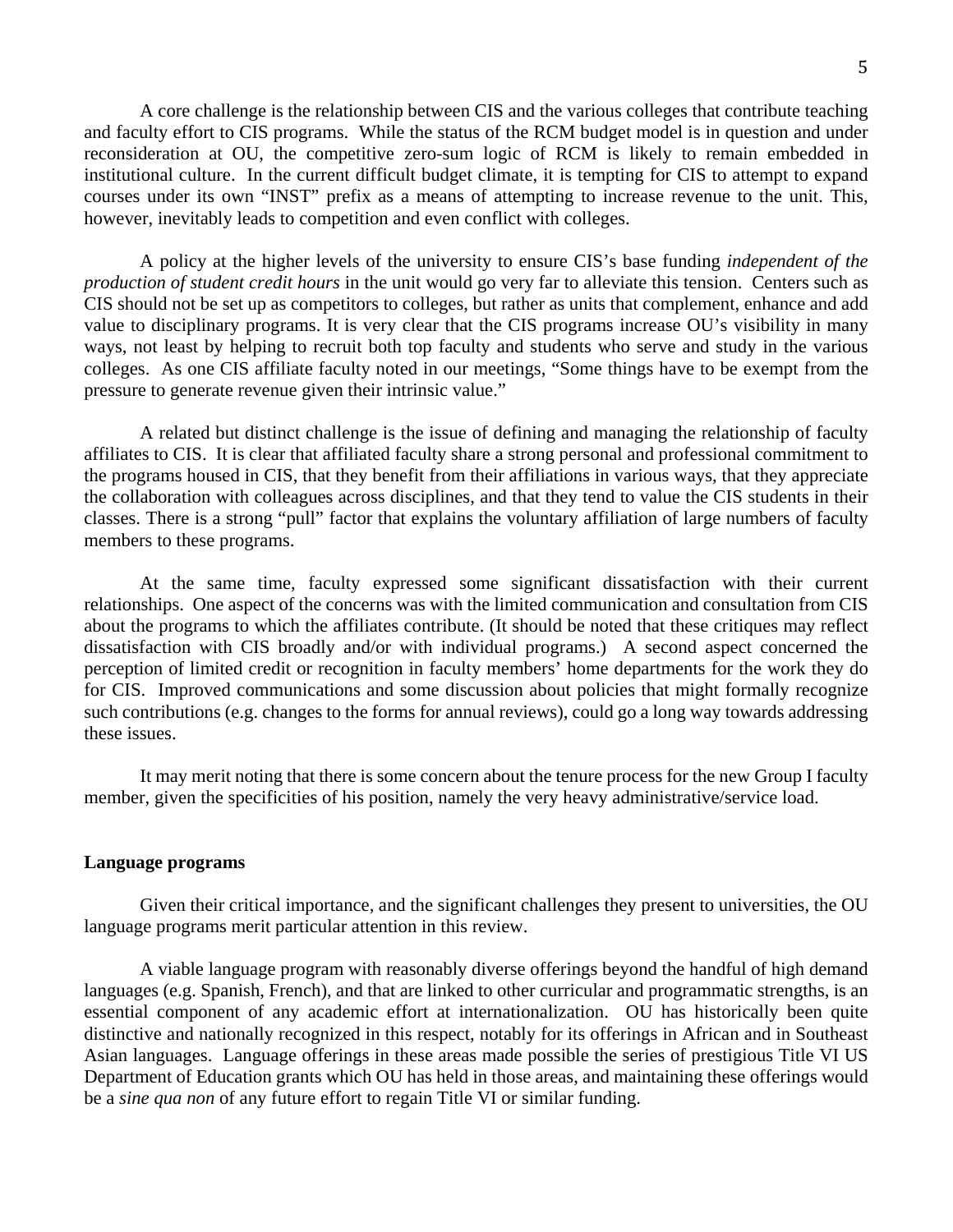While fully recognizing the extraordinary challenges of supporting low enrollment courses in the current budget context, it is important to recognize that language courses should never be considered in isolation, but rather as an essential component of international programs. Particularly with regards to the least commonly taught languages (LCTLs, now creatively referred to as "World Languages" at OU) these should be considered in terms of what they contribute to the program as a whole. (An imperfect analogy: A serious university library cannot only purchase books likely to be read by many students or faculty, but rather must target depth in collections in some specialized areas even if there will be only a few users.)

Students studying "world languages" at OU, as elsewhere, tend to be highly motivated, and undertake the challenges of language study so as to acquire a *specific and necessary skill* for their research and future career goals. The possibility to study such languages can be a very important factor in attracting both graduate students and faculty members to OU. Indeed, one of the two alumni whom we interviewed for this review stated that she chose OU for her graduate program over other options specifically because of the possibility of studying the Wolof language.

At the same time, it is of course important to devise sustainable models for language offerings that incorporate some flexibility, maximize efficiencies, and minimize costs. Currently at OU language offerings are scattered among various units: They are split between the Department of Modern Languages and the Department of Linguistics in the College of Arts and Sciences (with additional offerings in Classics), and a number of the world languages are now taught in CIS itself. There is no clear logic to this arrangement from a scholarly or pedagogic perspective, but rather this appears to be only a historical artifact of institutional development. Few if any stakeholders in our review discussions saw this structure as positive, or even as sustainable, though it is clear that change would meet resistance in some quarters. The OU language situation cries out for rethinking and reorganizing.

One possibility would be to group all languages together in one large department in A&S. In this scenario—and if the college administration is willing to evaluate the departmental enrollments holistically in terms of their contributions to the university mission—high demand languages could help to subsidize the lower enrollment ones, sustaining a rich and diverse department.

Alternatively, and perhaps more realistically, the high enrollment languages might all be combined in the Department of Modern Languages, while CIS would maintain and take on the other specialized world languages that serve CIS academic programs. While these are (mostly) lower enrollment, placing them within the same structure as the academic programs of which they are a crucial component underlines their importance, and minimizes the temptation to consider them in isolation.

Within any unit, thought must be given to the staffing model for such languages. The model that has recently been implemented for the languages that are being taught within CIS is a fully viable one, and one that has been adopted by other universities that have successfully maintained such programs. Sidestepping the expense and long-term commitment of hiring regular faculty members, these languages are currently being taught primarily by graduate teaching assistants who are native speaker of the language, and who are simultaneously enrolled in OU graduate programs. These GTAs work under the supervision of a professional language pedagogy specialist, who is herself a language instructor.

In terms of efficiency this model means that the costs of teaching the language are simultaneously supporting a graduate student who adds important diversity to OU. And because graduate students are by definition a transient population, this allows for flexibility in language offerings over time as programs may shift their focus. If there is diminishing demand for a language due to a shift in partnerships, for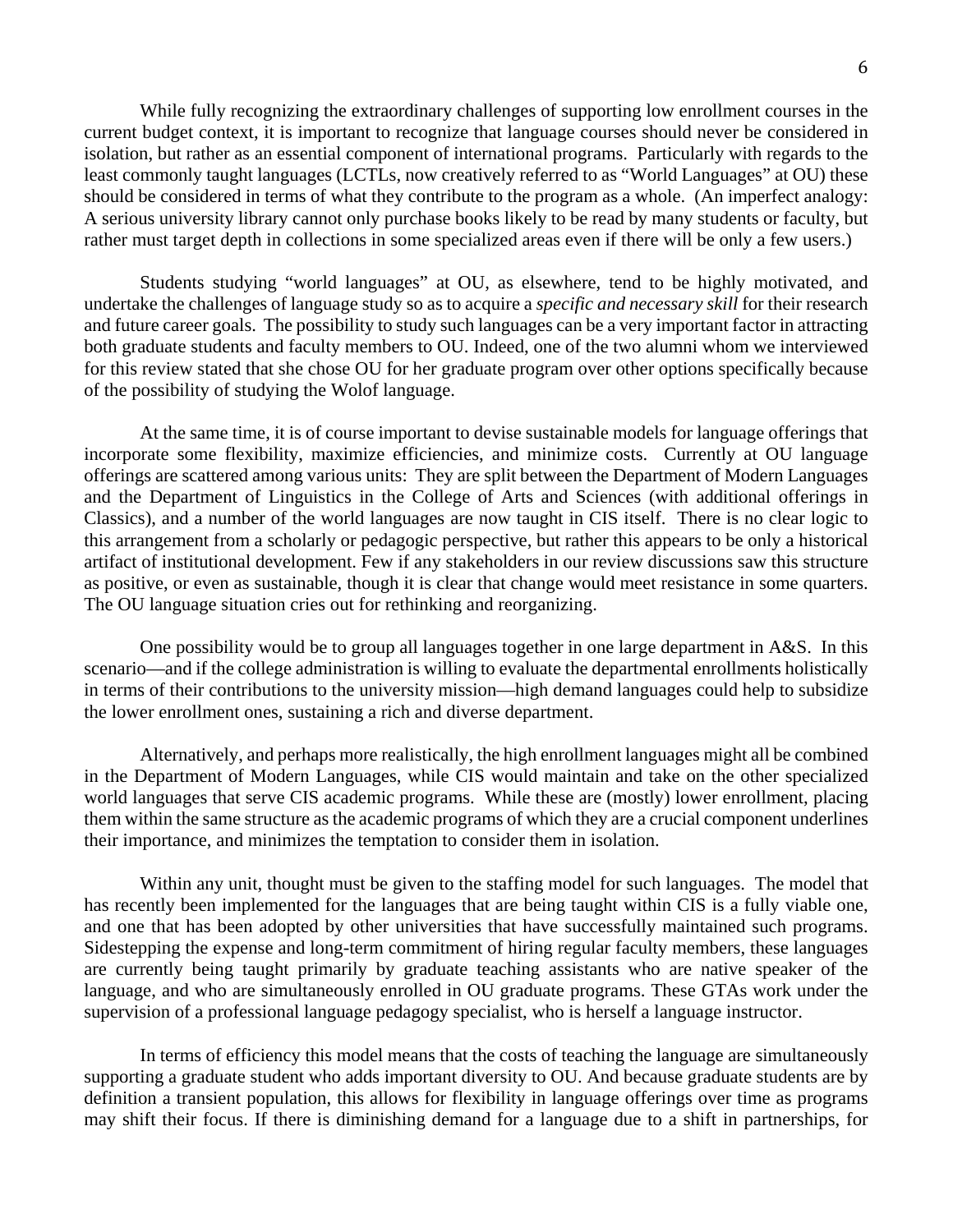example, that language can be phased out when the GTA rotates out of the position, and replaced with another.

The coordinator's role is essential in this model, and the inherent challenges should be recognized, and appropriate consideration given to managing them. There is a need for sufficient funds to provide at least minimal training to new GTAs. (There are several intensive 2-3 week summer courses on language pedagogy offered nationally). And the amount of work required for appropriate supervision and training and related efforts (e.g. acquiring pedagogical materials for little taught languages) should not be underestimated. Indeed, the number of languages that might be housed in CIS might require two coordinators/supervisors at the Group II level.

Considered holistically in terms of their crucial contributions to maintaining an area that has long been a distinctive and unique strength at OU, bringing national visibility as well as attracting top faculty and high caliber and diverse graduate students, a well-designed and managed world languages program can be a modest yet very worthwhile investment with high longer term returns.

### **Does the Department have an appropriate level of financial resources, staff, physical facilities, library resources, and technology to fulfill its mission?**

#### **Staff**

There are currently four staff positions assigned to CIS with one currently vacant, but the Center also draws on other Global operations staff for various functions.

#### **Libraries**

We heard no complaints about library resources, and at least one person mentioned that they were quite strong for Asian and African materials

#### **Physical facilities**

The Center is located in Yamada House, a well updated, attractive and pleasant building, with many good spaces for meetings and for students.

#### **Technology**

The technology all seemed appropriate and up-to-date; we heard no complaints on this.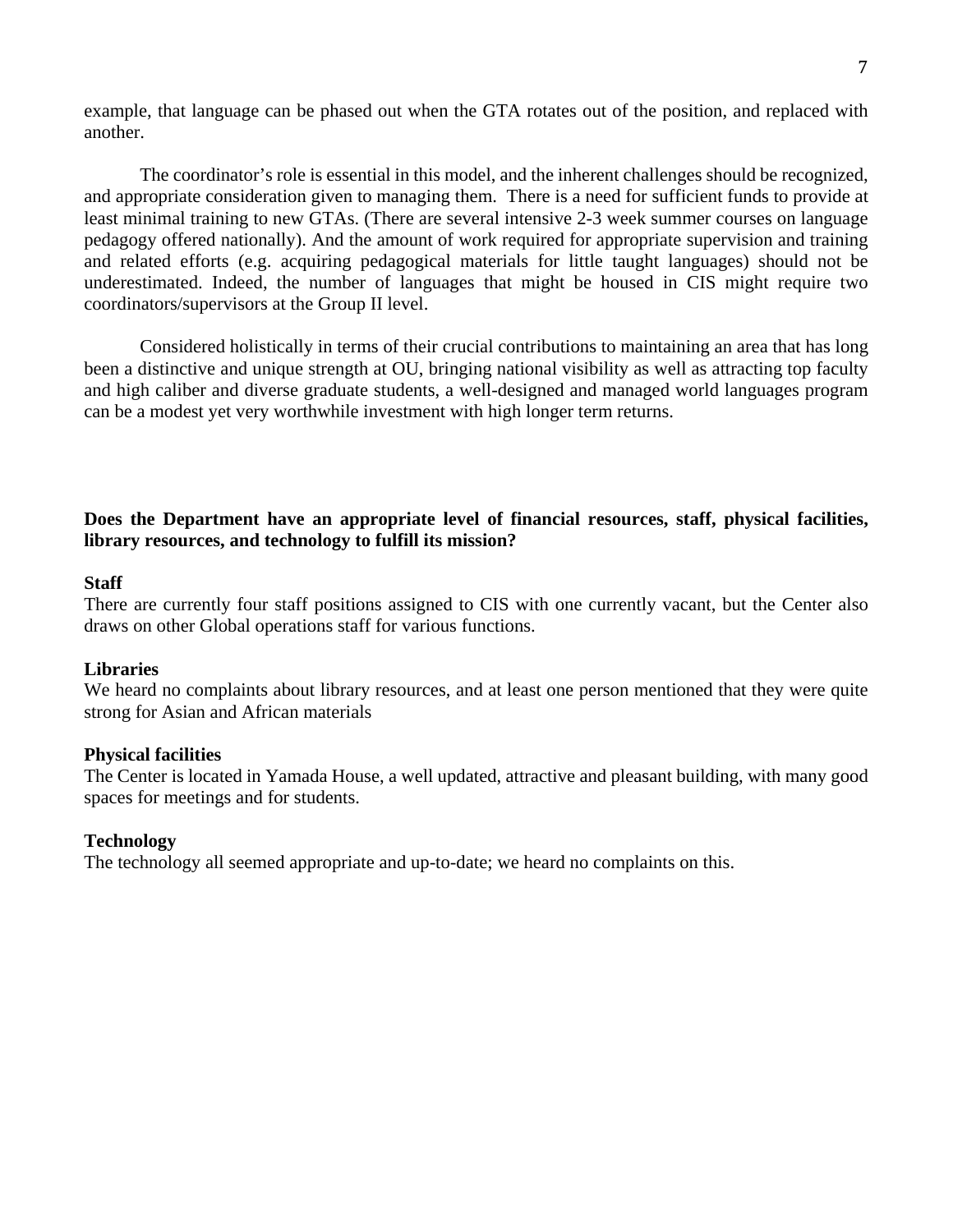## **2. Undergraduate Program**

#### **BA Majors**

- Global Studies Africa
- $\bullet$  Global Studies Asia
- Global Studies Europe
- Global Studies Latin America
- Global Studies War  $&$  Peace

#### **Undergraduate Certificate Programs**

- African Studies
- Asian Studies
- East Asian Studies
- European Studies
- Global Leadership Center
- Latin American Studies
- Southeast Asian Studies
- War & Peace Studies

### **a. Is the Department fulfilling its service role, adequately preparing non-majors for future coursework and/or satisfying the needs for general education?**

The Center for International Studies (CIS) offers five Bachelor of Arts Degrees in Global Studies in the areas of African Studies, Asian Studies, European Studies, Latin American Studies, and War and Peace Studies. The center is also home to eight certificates in the areas of African Studies, Asian Studies, East Asian Studies, European Studies, Global Leadership, Latin American Studies, Southeast Asian Studies, and War & Peace Studies. Upon review, the committee is of the conclusion that the four-year undergraduate programs are highly interdisciplinary in nature adding value to the CIS majors but as well as majors across various disciplines who in particular are double majoring. In addition, the certificate programs give students across different majors in OHIO an opportunity to achieve their aspirations by learning more about their areas of interest in global studies. These programs truly serve Ohio University's mission of being an international community and its vision of being a transformative learning experience. The committee is convinced that these programs are renowned nationally and globally and, serve as front doors for OHIO's global presence. The Global Studies requirement that students participate in either an education abroad program or an overseas internship of at least five weeks has provided students with lifechanging learning experiences. As the home of World Languages (Swahili, Wolof, and more), CIS contributes substantially towards general education at Ohio University.

#### **b. Is the program attracting majors likely to succeed in the program? Is the number of majors appropriate for the program? Is the program attracting a diverse group of students?**

In spite of the commendations above, the committee could not ignore the fact that three of the five 4-year degree programs have experienced a continuous decline in enrollment with the remaining two experiencing a decrease in the past two years. This is certainly a concern for the committee as the selfreport did not attribute the decline to any particular causes. However, from the committee's observation, this could be primarily due to lack of a recruitment plans beyond internal opportunities such as major fairs. The committee recommends capitalizing on existing contacts such as domestic and international partners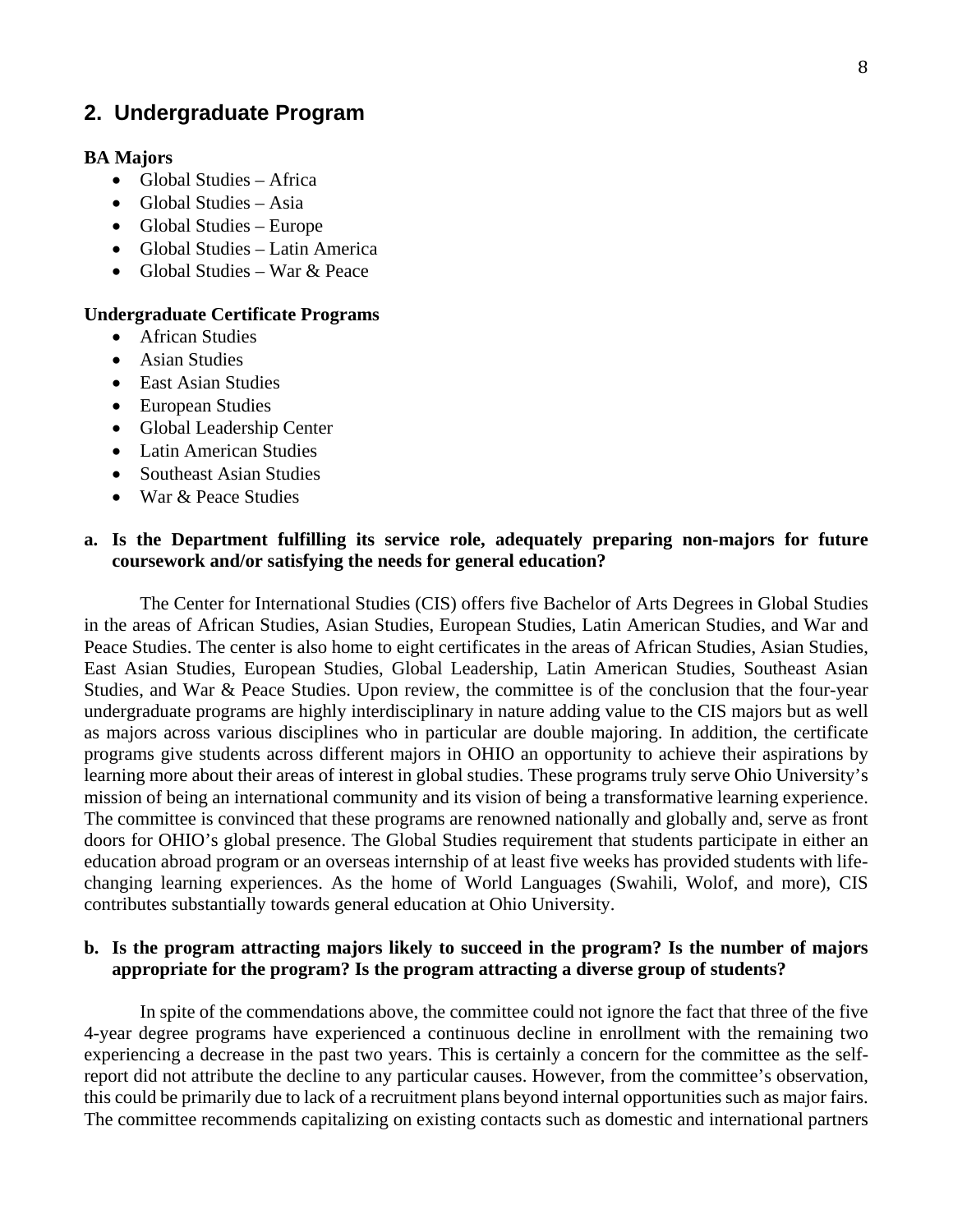and utilizing the broad base of interdisciplinary affiliated faculty that CIS have towards a coordinated effort to boost enrollment. A continuing downward trend could jeopardize some of these programs given the fact that CIS has started the process of hiring its own faculty. It should be noted that the committee was impressed with the energy, capacity, insight and diversity of the current majors.

### **c. Does the undergraduate curriculum provide majors with an adequate background to pursue discipline-related careers or graduate work following graduation?**

While the students expressed satisfaction with the programs and the curriculum does appear comprehensive and well structured, the lack of data on student success is one of the areas which needs attention and into which CIS might want to channel some resources. CIS lacks a system of tracking the placement of graduates. Neither does it survey potential employers for feedback about how well the program prepares the graduates to meet the requirements and challenges of the workplace. Such a closedloop feedback mechanism is integral in maintaining the validity of programs by continuously improving the curriculum. The committee also recommends the need for an undergraduate advisory board which may consist of alumni, subject experts, or potential employers who can provide constructive criticism of CIS programs.

### **d. Are the resources and the number of and distribution of faculty sufficient to support the undergraduate program?**

CIS currently has only one group I and one group II faculty member appointed fully in the unit. The committee did not identify any specific indication in the self-report that these faculty are solely for undergraduate curriculum and hence the assumption that their duties will be spread across undergraduate and graduate studies. These faculty numbers may seem low for a department that offers five undergraduate degrees and five master's degree and certificates at both level. But it should be noted that the majority of the courses required by CIS undergraduate programs are offered by external academic departments and taught by the so called affiliated faculties (150+), therefore faculty adequacy is not an area of concern. The committee had a chance to meet with a group of affiliated faculty members and found that one of the main reasons for their association with CIS is because of their interest in global studies. This emphasizes the fact that CIS's collaboration with external departments is extremely important to successfully pursue its mission.

### **e. Are pedagogical practices appropriate? Is teaching adequately assessed?**

This area could improve on the ground work that CIS has already done. Clearly defined program objectives and outcomes should be developed for each undergraduate major with evidence-based, measurable competencies that could assess alignment with the already established CIS outcomes. Assessment measures shall exist for each of the measurable competencies. For example, if being an effective leader is one of the program outcomes which has one of the measurable competencies identified as public speaking skills, how will that be assessed? Validation of the general outcomes and competencies could be accomplished through a combination of external experts (similar program officials), the proposed advisory committee and follow up studies of graduates.

### **f. Are students able to move into to discipline-related careers and/or pursue further academic work?**

This point is uncertain – see question c above.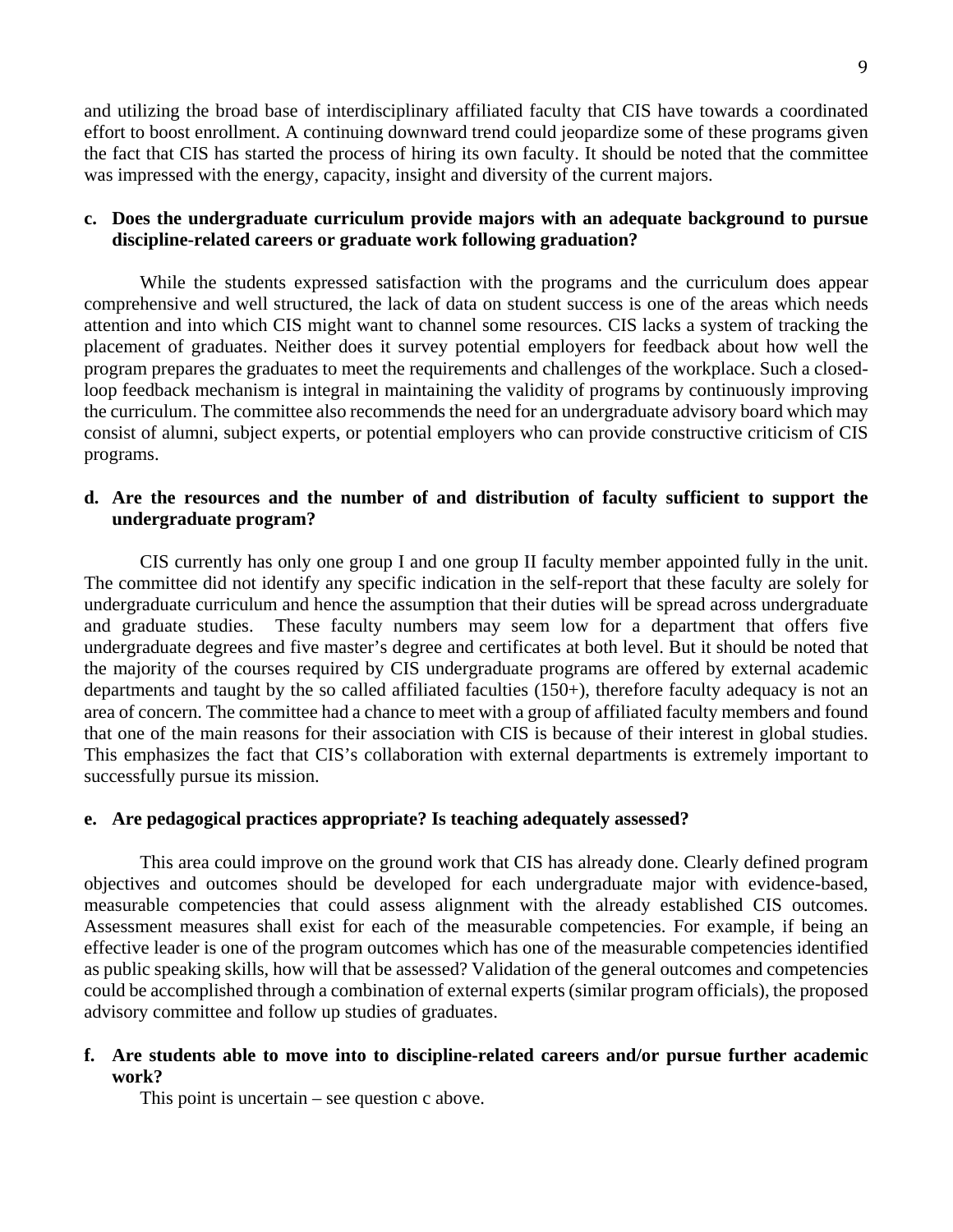## **3. Graduate Program**

### **MA Programs**

### **Area Studies**

- African Studies
- Asian Studies
- Latin American Studies

## **Development Studies**

- Communication & Development Studies
- International Development Studies

## **Collaborators**

- Tropical Disease Institute
- Environmental Studies
- Global Health Program

## **Graduate Certificate Programs**

- African Culture through Music and Dance
- African Humanitarian Studies
- African Studies
- Development Practices
- Latin American Studies
- Southeast Asian Studies
- War & Peace Studies

## **a. Is the program attracting students likely to succeed in the program? Is the number of students appropriate for the program? Is the program attracting a diverse group of students?**

The Center for International Studies has five masters programs: MA in African Studies, MA in Asian Studies, MA in Latin American Studies, MA in Communication & Development Studies and an MA in International Development Studies. As of Fall 2016, there were a total of 96 students. This number is at the low end of the number of students over the 2010-2016 period in which the low was 94 students in 2012 and the high was 138 students in 2014. The program attracts a large number of international students. Over the past six years, on average 65% of the students have been nonresident aliens. For the 2016-17 Academic year, 74% of the students were nonresident aliens. The diverse nature of the students is a definite strength for the program, however, it is also a potential vulnerability given the current climate in which it can be difficult for students to obtain visas to travel to the United States. This is one possible reason for the decrease in enrollment over the last two or three years. From 1996-2014, the African Studies program was funded as one of 11 Title VI National Resource Centers in the country. The loss of this designation has had an impact on the program and is another reason for the decrease in enrollment. Another reason for the decrease in enrollment could be due to fewer numbers of resident students coming in to the program, as noted by the 2016 increase in the percent of nonresident students. It is possible students are turning to other majors based on perception of job opportunities and concern for safety when traveling overseas.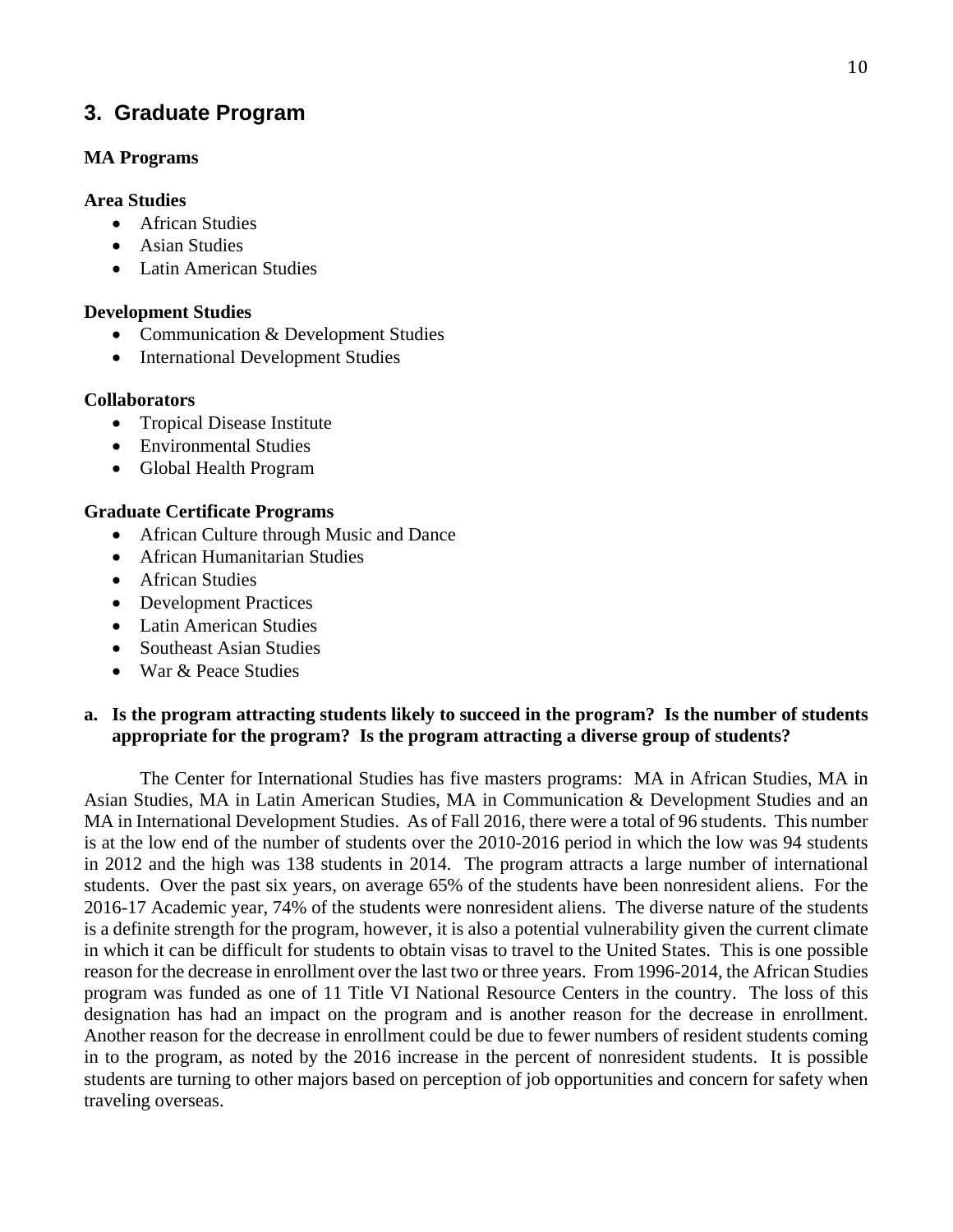The students in the MA programs are actively engaged and invested in the program. The faculty are also highly invested in the programs and in the students. CIS has two faculty members (one Group I and one Group II), therefore the majority of faculty members involved in the program come from other colleges. Their interest in participating in the program is crucial to its success.

The MA programs are very interdisciplinary in nature by design. This means that the educational backgrounds/majors of the students are quite varied. This allows students to share their knowledge and perspectives with others in a collaborative setting and consequently enhance the overall experience of the students. In a few cases however, students take graduate courses in which they have had little to no exposure to the content as an undergraduate. This has resulted in some faculty having to adjust their expectations of CIS students versus students in their home disciplinary programs. Faculty expressed their willingness to accommodate this difference, however given the valuable additional perspectives the CIS students bring to the class.

#### **b. Does the graduate curriculum provide an adequate background to pursue discipline related careers following graduation?**

The program does appear to provide students the appropriate background for the careers pursued following graduation. The alumni appear to be very happy with the education and mentoring they have received during their time at Ohio University.

### **c. Does the program provide adequate mentoring and advising to students to prepare them for discipline related careers?**

Mentoring and advising within the program is a strength of CIS. The students feel strongly connected to the program and to their advisors. CIS provides many opportunities for students to meet with advisors and mentors.

#### **d. Are the resources and the number of and distribution of faculty sufficient to support the graduate program?**

There is one Group I faculty member in the Global Leadership Center and One Group II faculty member in Research & Languages, therefore the large majority of faculty involved in the graduate program are not housed within CIS. The advantage to this model is that it brings in a very diverse group of faculty from throughout the university enriching the program. The major disadvantage is that faculty have responsibilities for teaching, research and service in their home departments and not to CIS, at times leading to tension between the two. There are faculty who perceive their contributions to CIS as not being recognized by their home departments and similarly home departments whose resources are stretched due to budget constraints. In addition to faculty, graduate students are often instructors of record, especially in the area of World Languages. The number of students available to teach these courses is dependent on the amount of financial support that CIS has. Communication between CIS and contributing units will need to be clear and transparent in order to maintain viability of the program within this model.

#### **e. Does the program offer appropriate financial support to graduate students?**

The Director is committed to finding/committing funds for graduate students. In addition to her budget she has been able to secure some funding from other units on campus. Students are also supported through sources such as Fulbright. There are currently two Fulbright Language Teaching Assistants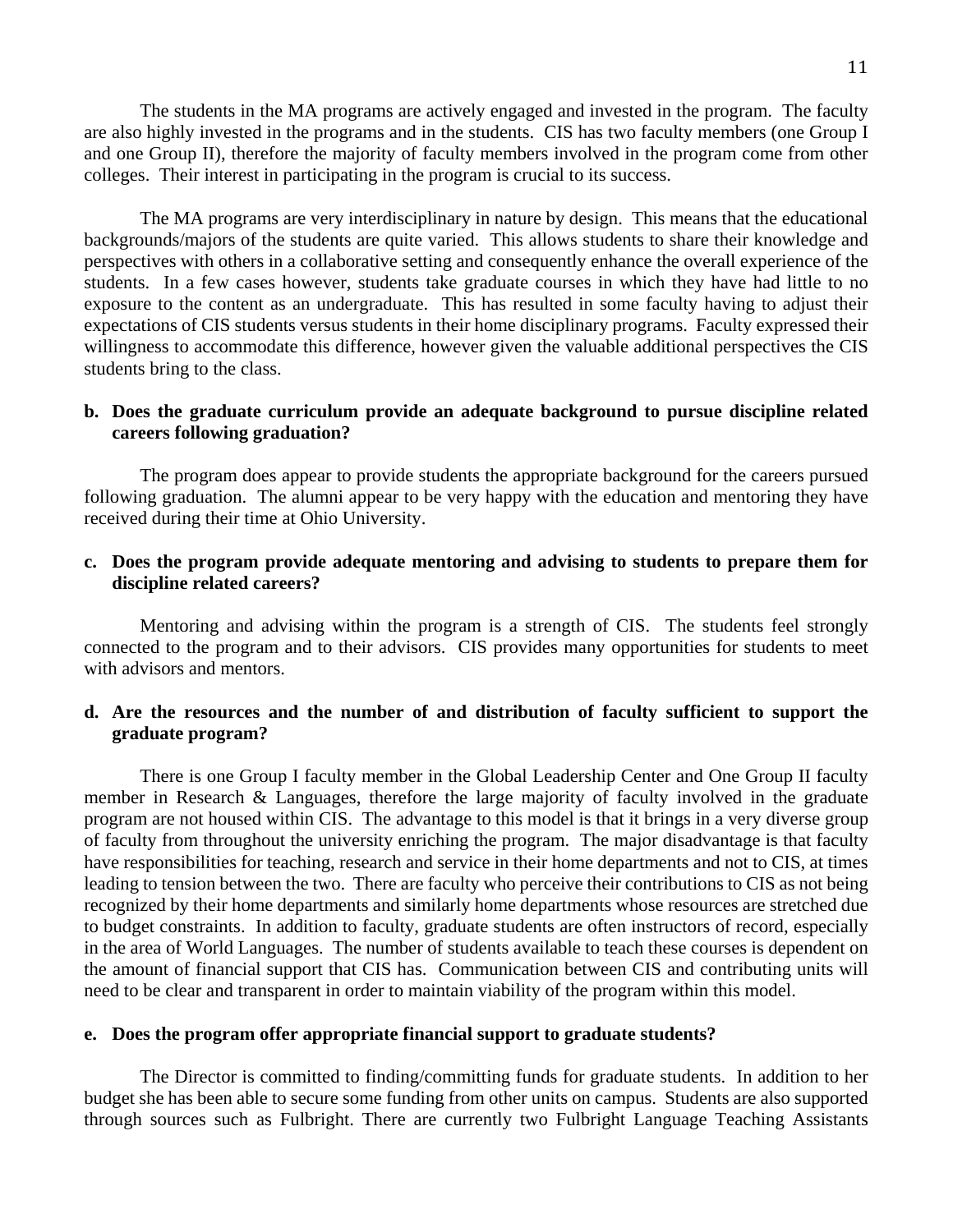(FLTAs) at OU, but these grants/scholarships are not guaranteed from year to year. In addition to teaching assistantships, students have been awarded assistantships to work in the Office of the President, the OU Women's Center, and the Global Leadership Center for example.

### **f. Is teaching adequately assessed?**

Teaching is assessed through regular teaching evaluations. Students rate their instructors very highly overall and appear to be satisfied with the classes they are taking.

#### **g. Are students able to move into discipline-related careers?**

Students are able to find jobs in their area after graduation. The alumni we talked to spoke highly of the program in terms of providing them with the communication and organizational skills required for the types of jobs they were seeking. They were highly satisfied with their experience. Many CIS MA graduates have also gone on to pursue PhDs both at OHIO and elsewhere, and a significant number of CIS alumni have entered the academic profession.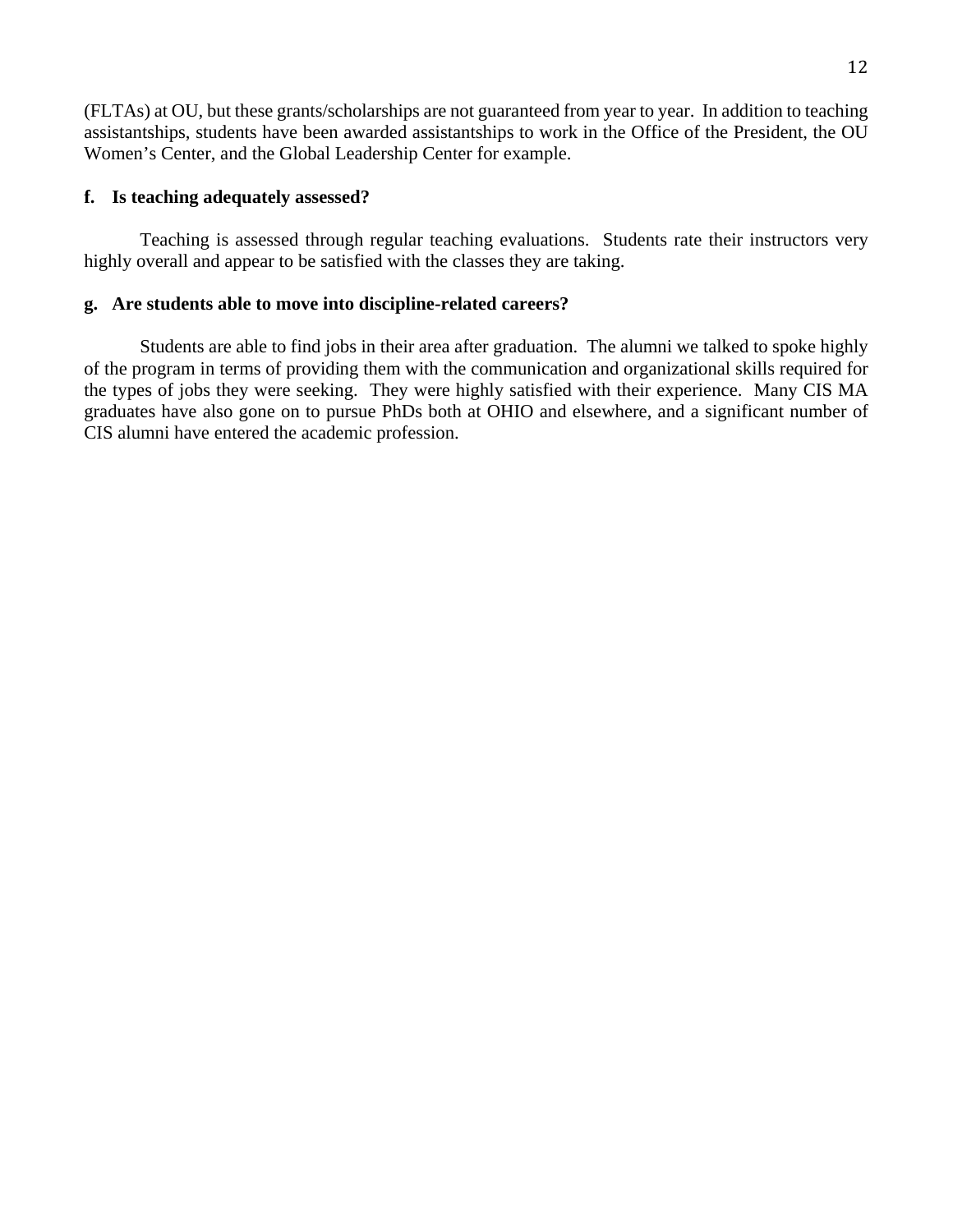## **4. Areas of Concern**

- At Ohio University, 20 foreign languages are taught in 4 departments, in the College of Arts  $\&$ Sciences and in CIS. It appears that many important languages are in danger of disappearing, including such important languages as Russian, Mandarin, and Arabic, which are clearly essential for international endeavors. It seems like there are plenty of students for these major languages, but they are threatened by a lack of instructors and/or budget.
- The Least Commonly Taught Languages (LCTLs) can be important in the CIS missions, but reduced budgets may make these easy targets for elimination. This is especially true of certain African and Southeast Asian LCTLs (now called World Languages at OU), important to OU due to historical and current strengths in these areas.
- We discovered that CIS is laboring under a potential Catch-22 situation: Title VI funding is hard to get and requires good World Languages (see above) support; but it is hard for OU to support World Languages without Title VI funding.
- The CIS leadership style by the CIS director is perceived by some faculty and others with whom we met as centralized and top-down.
- There is no formal procedure for becoming and maintaining affiliate faculty status with the CIS. On the website and in the self-study report, it is difficult to assess who is truly affiliated and participating regularly and who simply is part of the list.
- CIS-affiliated faculty are in an uncomfortable situation since they want to participate in International Studies teaching and scholarship, but often their home departments do not value these contributions in a quantitative way. Often such work is done on overload or by choice with no remuneration or recognition. The lack of encouragement for collaborative work in the P&T and merit raise processes is a larger OU issue. RCM budgeting may be to blame in part, but generally this problem existed before and will exist after RCM.
- There appears to be no regular curriculum development or assessment. In fact, it was mentioned that the curriculum was last seriously viewed as a whole during Q2S, ending in 2012.
- The CIS wants to create additional INST-prefix courses, with the revenues from those courses going to CIS, rather than the home department of the instructor in each case. There were mentions of special exceptions and deals struck, but that is sub-rosa in the normal OU operation.
- The CIS had none, and now has only two faculty members (a Group I who is half administrative, started February 2017, and a Group II language instructor, started January 2018). This is a very difficult situation in which to create and maintain academic excellence.
- There have been decreasing undergraduate and graduate student populations over several years in CIS. This is a negative trend which is hard to reverse.
- Many CIS students, especially graduate students, are international students, who, in some cases are having a difficult and delayed time in obtaining student visas and even in the worst case may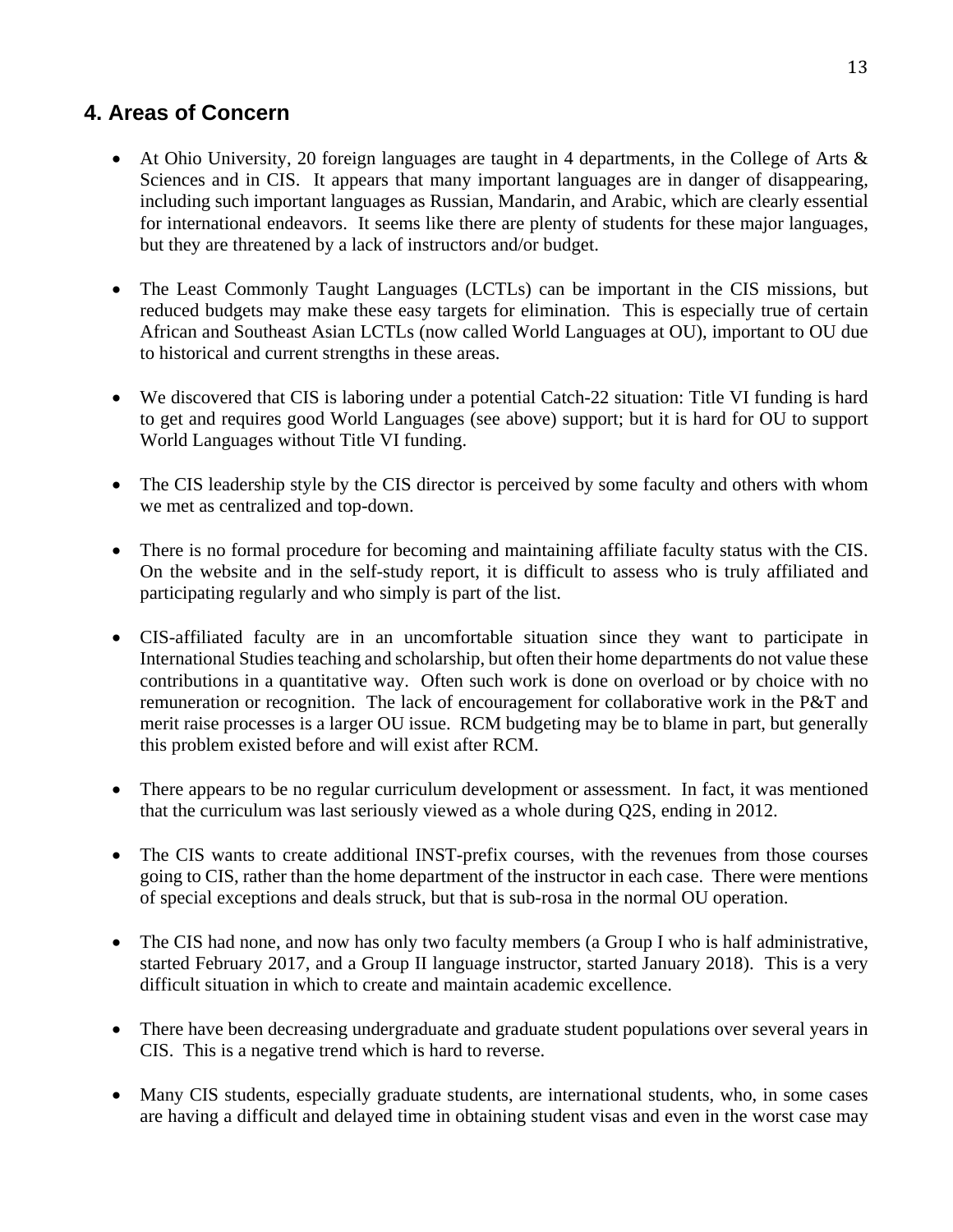be denied student visas. Of course, this is a national challenge and out of the control of CIS and OU.

- 60% of the CIS annual budget is provided directly by the OU Provost, i.e. not covered by revenues the CIS generates. In an ideal collaborative world, this would be fine; however, in tight budget times, this can be a problem.
- The Administrative Associate for the CIS undergraduate programs left for another job at OU, leaving this position vacant. The Administrative Associate for Graduate Programs has taken on all these duties in addition to their original duties; that person reported they can currently handle it easily. This suggests that the second position may not be necessary and should perhaps remain unfilled.
- There is evidently poor communication between the CIS leadership and its affiliated faculty members, with a lack of consistency, and different answers obtained for the same questions.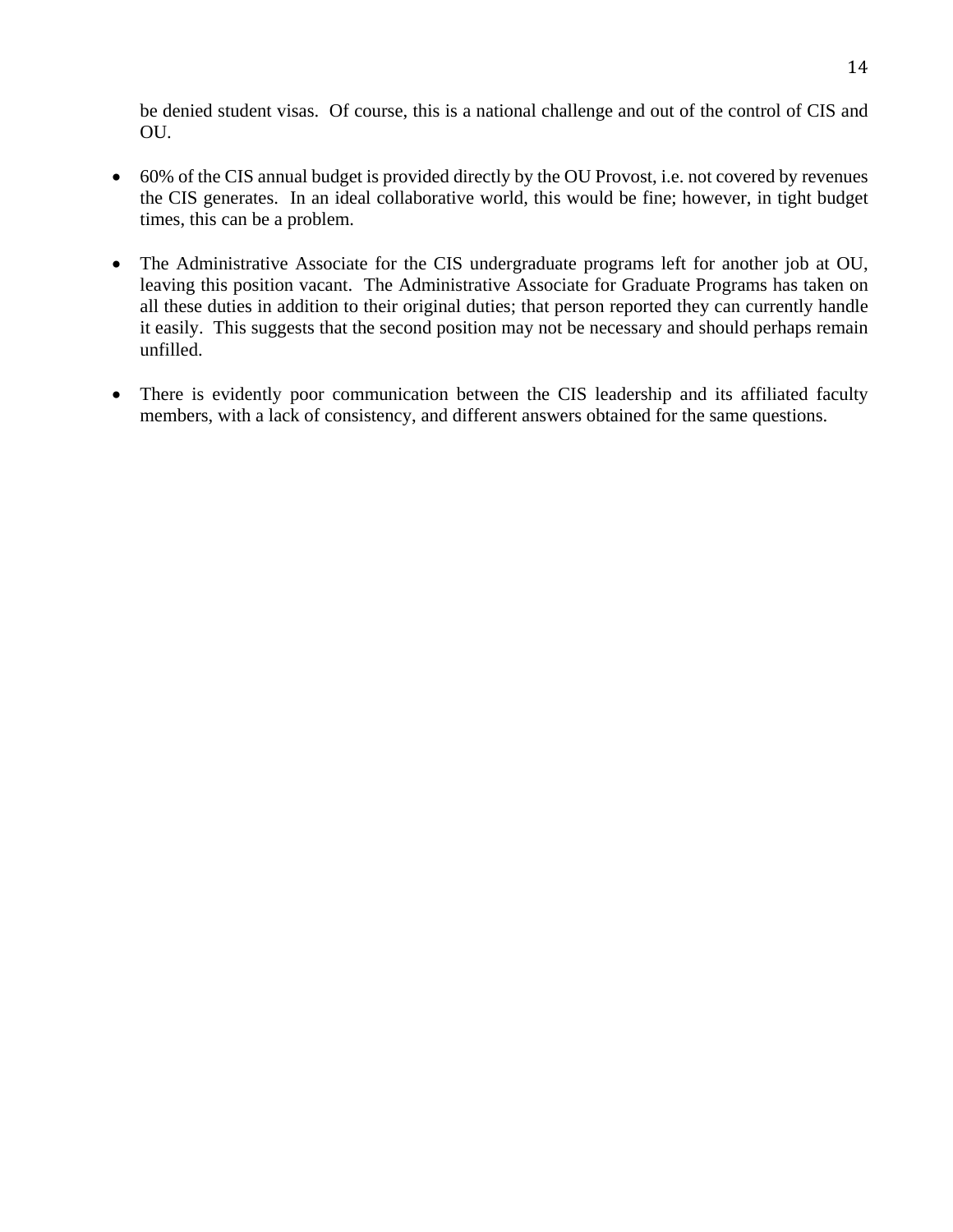## **5. Recommendations**

- The language program should be comprehensively reorganized. All languages taught at OU could be combined into a single department, most likely in the College of Arts & Sciences, or alternatively the major languages could be placed in that department, while the least commonly taught World Languages, which serve primarily CIS programs, could be housed in CIS.
- An Advisory Board of CIS alumni should be formed and meet regularly to help set goals, priorities, provide contacts and internships for students, as well as support continuous improvement of curriculum development.
- The CIS leadership style should be decentralized and driven from the faculty level. The CIS director should empower the affiliated faculty and the various program directors.
- There should be a formal procedure (preferably short and easy) for becoming and maintaining affiliate faculty status with the CIS.
- The Ohio Program for Intensive English (OPIE) could be moved to CIS.
- The single position of Vice Provost for International Affairs and Director of CIS should once again be separated to two different individuals. Otherwise, CIS may suffer due to other priorities. The CIS Director should have regular access to the OU Provost and President.
- CIS should not be made to compete with other colleges and academic units for funding based on weighted student credit hours. Instead, a cooperative, collaborative, value-added model should be used.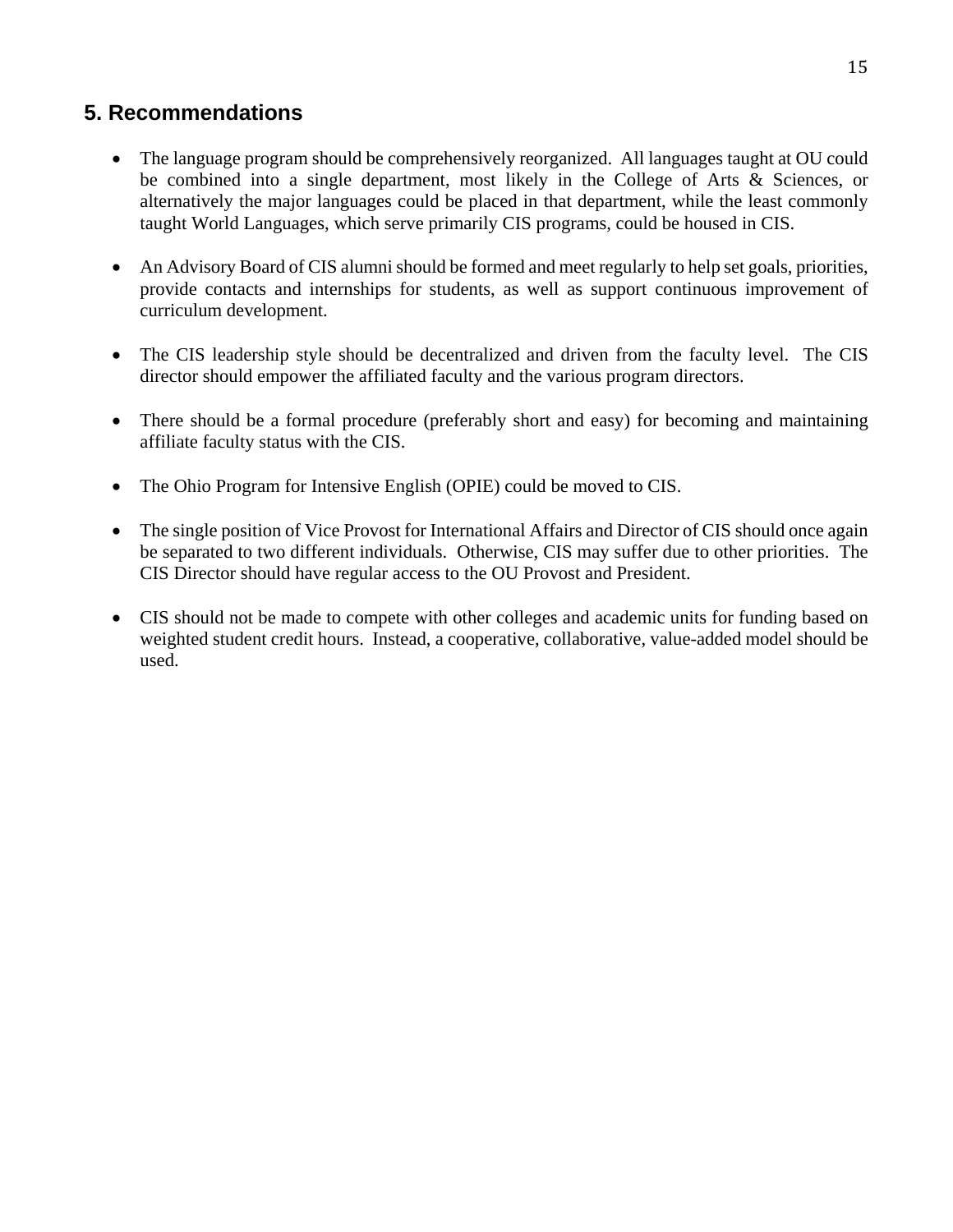## **6. Commendations**

- The  $4 + 1$  UG and graduate degree under development is a good idea.
- Talented, dedicated and excited student body.
- Individualized, personalized scholarly education and creative training.
- CIS-affiliated faculty are participating because they are passionate about international scholarship and teaching. There is a long OU history for International Studies, which helps recruit undergraduate and graduate students, plus faculty members to OU.
- CIS has initiated portfolio-based assessment of undergraduate students in their programs, over the entire 4 years education at OU. While this collection and evaluation represents a large additional set of duties for the advisors and faculty, it should be a good method for assessment.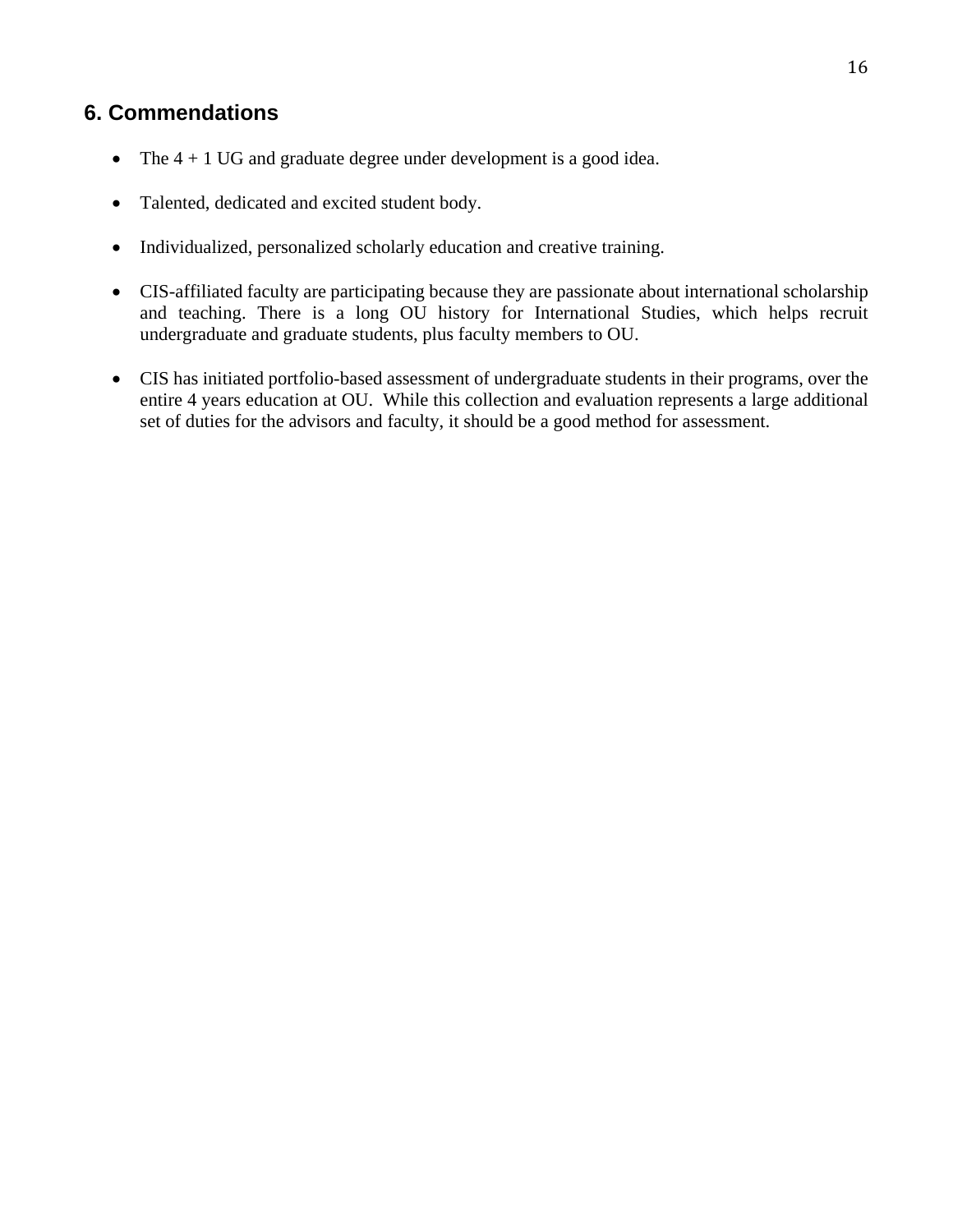# **7. Overall Judgment**

**VIABLE.**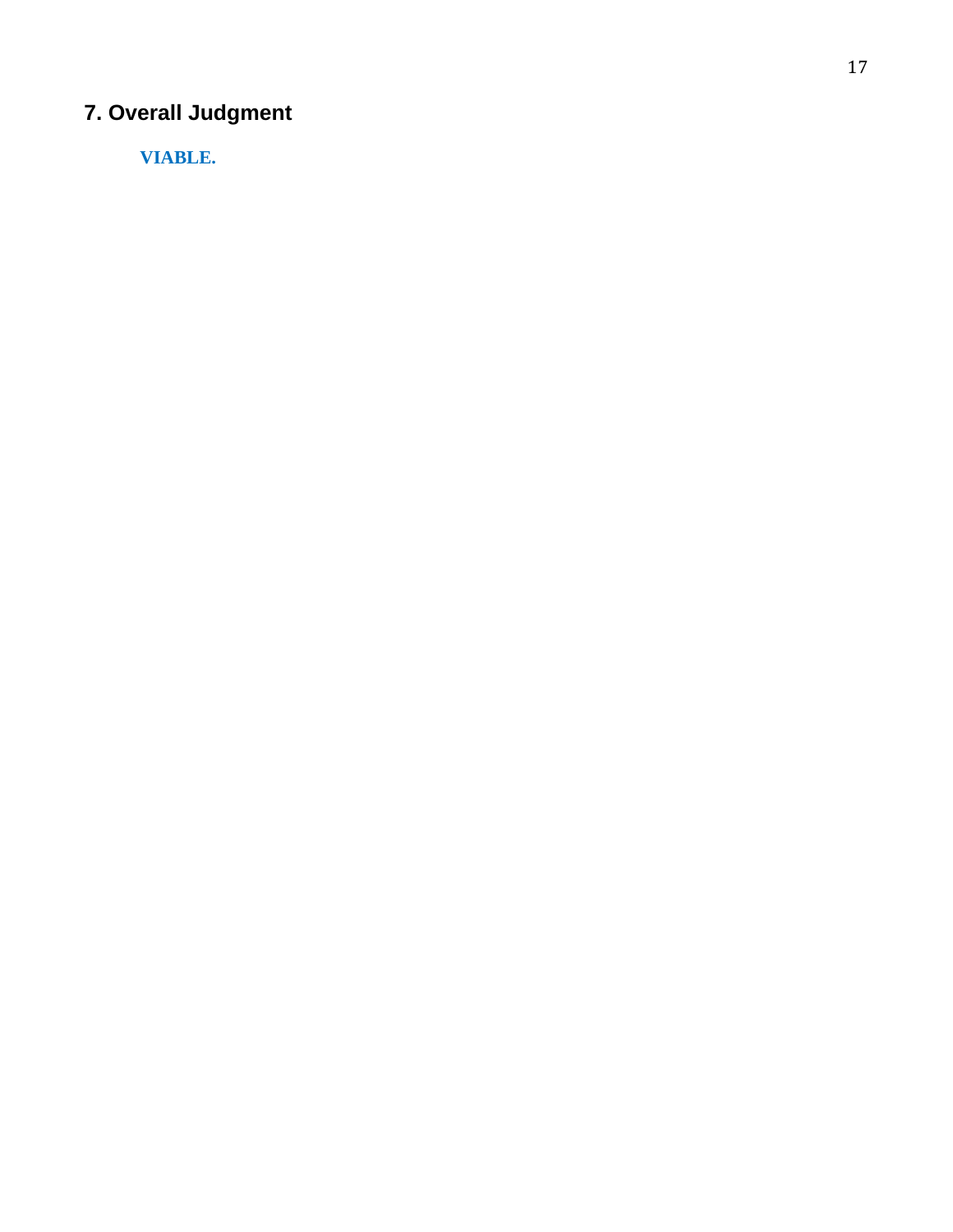

Date: May 31, 2028

- To: David Ingram, Chair, Program Review Committee, Office of the Executive Vice President and Provost
- From: Lorna Jean Edmonds, Director, on behalf of the Center for International Studies Leadership Team

### Re: **CIS Seven-Year Review (2011-2017) Response**

The Center for International Studies (CIS or the Center) would like to extend our sincere gratitude to the program reviewers for our seven-year review and with the recommendation that the CIS is viable. The review has provided valuable insight into our programs and an opportunity to capture our social history, identify areas of priority and define our goals for the future. It has given us meaningful feedback that has already proven to be beneficial as we continue to move the Center forward. We also appreciate that the committee acknowledged the immense value that the CIS brings to the whole university with our innovative, interdisciplinary and robust degree programs, our diverse student body and most importantly the breadth and depth of our affiliated faculty with international expertise recognized nationally and internationally. We take seriously the recommendations, and we have detailed our strategic plans and initiatives as a response below.

We would like first address two areas: the misinterpretation that there is no regular curriculum development or assessment and the structure of the CIS Group I position.

1. Curriculum Development

The CIS Curriculum Committee, formerly the GFAB (Global Faculty Advisory Board), meets regularly to work on and update the curriculum. Over the last few years, many curriculum changes have been added, including expanding our course options to classes offered in other colleges outside of the College of Arts and Sciences, and our study away guidelines. We have added new courses as new faculty are hired into the university and when current faculty expand their course offerings. Dr. Catherine Cutcher, the Assistant Director for Global Studies Programs, represents the CIS at the University Curriculum Committee and Programs Committee meetings, and consults with other faculty and departments on international and global studies curriculum issues. At the graduate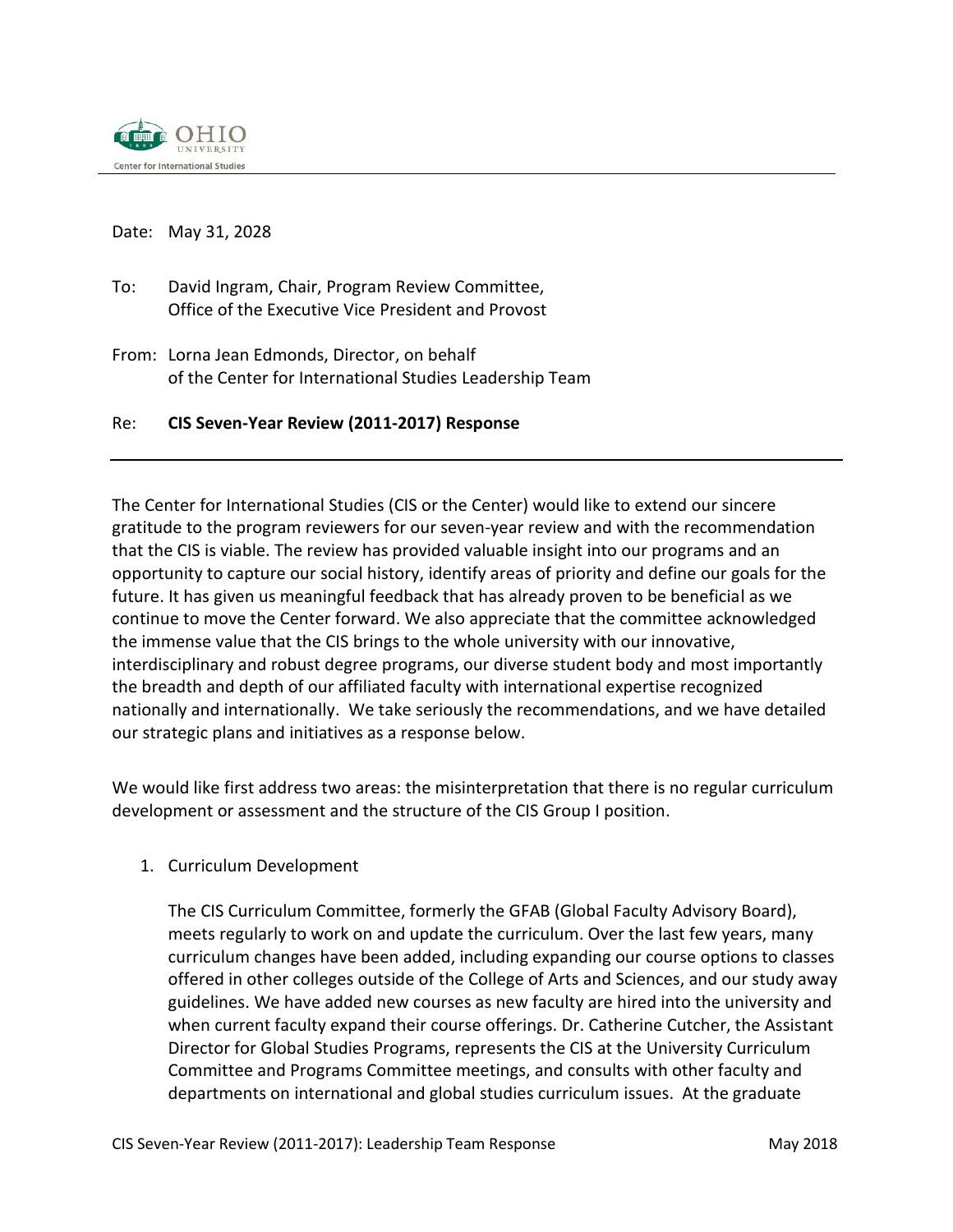level, each year we update our program handbooks to reflect updated courses. We follow the university schedule for ACALOG catalog updates and provide oversight of curriculum change through OCEAN.

Further, Professor Edna Wangui, an affiliated faculty member in Geography and former interim director of the International Development Studies program, is leading the development of our outcomes and assessment tools this year with Dr. Catherine Cutcher. We are now implementing the evaluation and assessment of undergraduate learning outcomes through a portfolio review process, and using the feedback for continuous improvement and curriculum change. We are following best practices in higher education by using the Global Learning VALUE Rubric established by the American Association of Colleges and Universities (AAC&U). Next year, we will also work with the graduate program directors to develop learning outcomes and an assessment process for the culminating experiences of our graduate students (i.e., theses, comprehensive exams, and professional projects).

2. The appointment of the Group I Director of the Global Leadership Center (GLC).

The GLC director is Group 1 faculty in which the job description was uniquely written to address the fact that a core responsibility of the GLC is to offer a large certificate program that aims to promote the leadership, educational, and scholarship opportunities for, and competencies of OHIO undergraduate students. It is also to expand the GLC mandate as a center positioned to support global leadership skills and knowledge development.

The job description for the GLC director clearly states that significant educational oversight and related coordination is required to lead the GLC and this is noted in the 40% commitment to service, 50% for teaching and 10% for research and scholarship. There are three TAs and a program assistant who support the coordination of this educational program.

It will be important, however, to ensure that this position is well understood and the expectations of the tenured position are achieved through the Promotion and Tenure committee, which is actively engaged with the director. There were no concerns identified by the committee nor the director following the first year of employment.

## A. **Summary of Key Observations and Response to Review**

The following table is a summary of key observations from the review. Below the table, the response to the review's constructive observations is presented: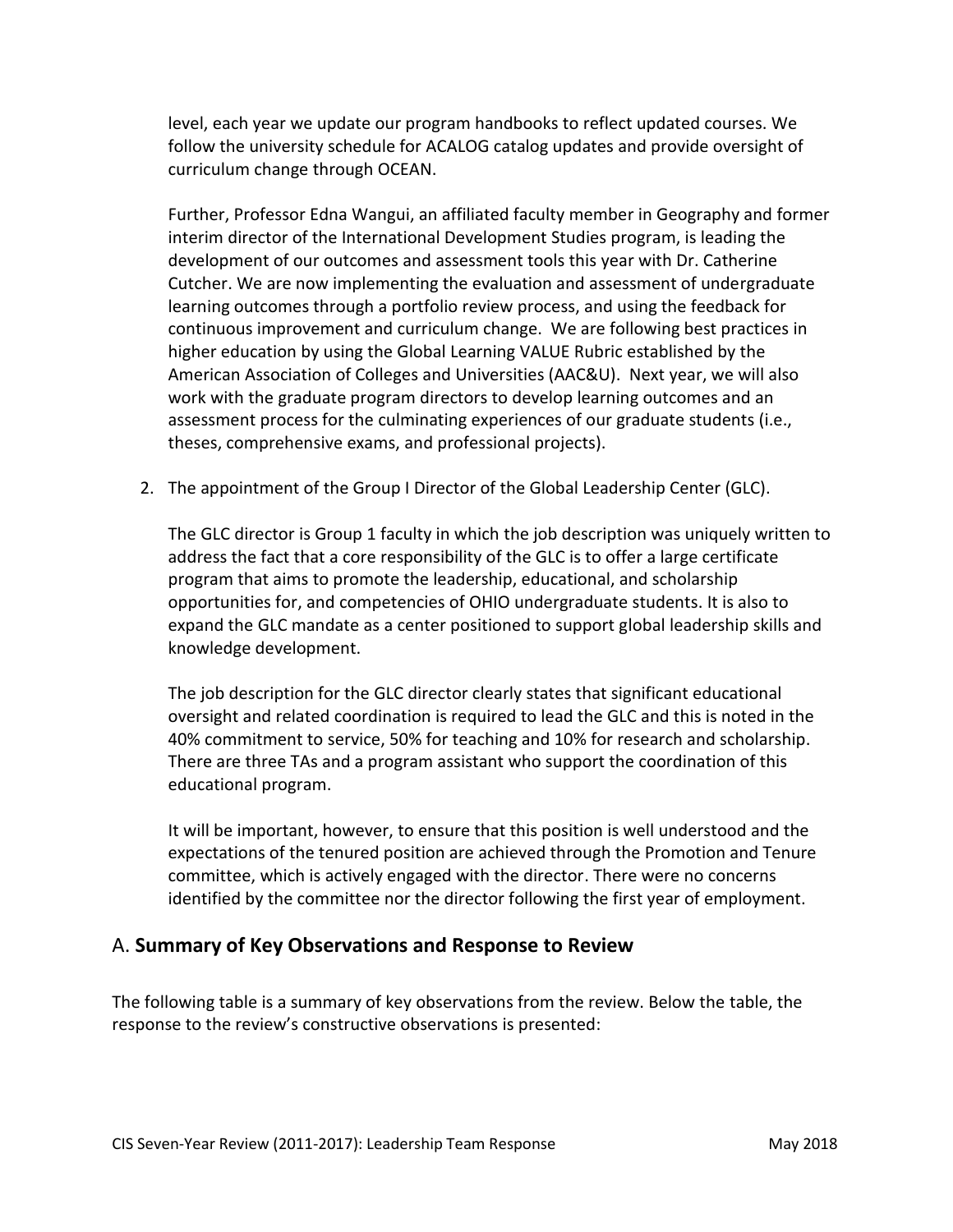## **Key Observations**

| <b>Positive</b>                                                                         | <b>Constructive</b>                                                                                                                 |
|-----------------------------------------------------------------------------------------|-------------------------------------------------------------------------------------------------------------------------------------|
| Innovative, interdisciplinary & strong<br>1.<br>degrees                                 | 1. RCM's zero-sum logic                                                                                                             |
| National recognition of breath & depth<br>2.<br>of faculty with international expertise | 2. Affiliated faculty standing/status                                                                                               |
| Diverse student body<br>3.                                                              | 3. Current grouping of language offerings                                                                                           |
| <b>Continued support of Less Commonly</b><br>4.<br><b>Taught Languages (LCTLs)</b>      | 4. Declining enrollments (see chart)                                                                                                |
| 5. 4+1 initiative as a way to respond to<br>student demand                              | 5. Lack of student data, especially<br>employment and placement data                                                                |
| 6.<br>Benefit to the university - infusing<br>international & global dimensions         | 6. CIS Director/ Vice Provost of Global<br>Affairs and International Studies portfolio<br>leadership structure, titles and approach |

## **Response**

## **1. Financial and Program Stability**

We are aware that RCM can foster a zero-sum logic. Our aim is to foster cooperation and not competition across colleges and departments. It is to stabilize enrollment while we add new and improve upon the quality, diversity and profile of the CIS programs. This is a challenge in which the CIS is striving to achieve within its mission and recognizing its distinct structure and access to affiliated faculty.

The set of new CIS proposed courses for CIS students aim to meet the demand for on-line accessibility of our programs, and complement the courses offered by other colleges and departments across the university. An introduction to global studies and competencies is also being developed to offer to all OHIO students. These courses will benefit students by offering opportunities that are not currently available to them. We are also excited to be creating new 4+1 initiatives and the Global Studies HTC program. These new initiatives offer niche areas, enhance program quality and diversity and will generate revenue. Collectively they further define the core of CIS and its distinction.

## 2. **Affiliated faculty standing and status**

Our affiliated faculty are at the core of what makes CIS successful and our aim is to continue to support their work and advocate for it to be recognized. We want our faculty to be engaged in CIS academic, professional, service and governance activities. In FY18, we established regular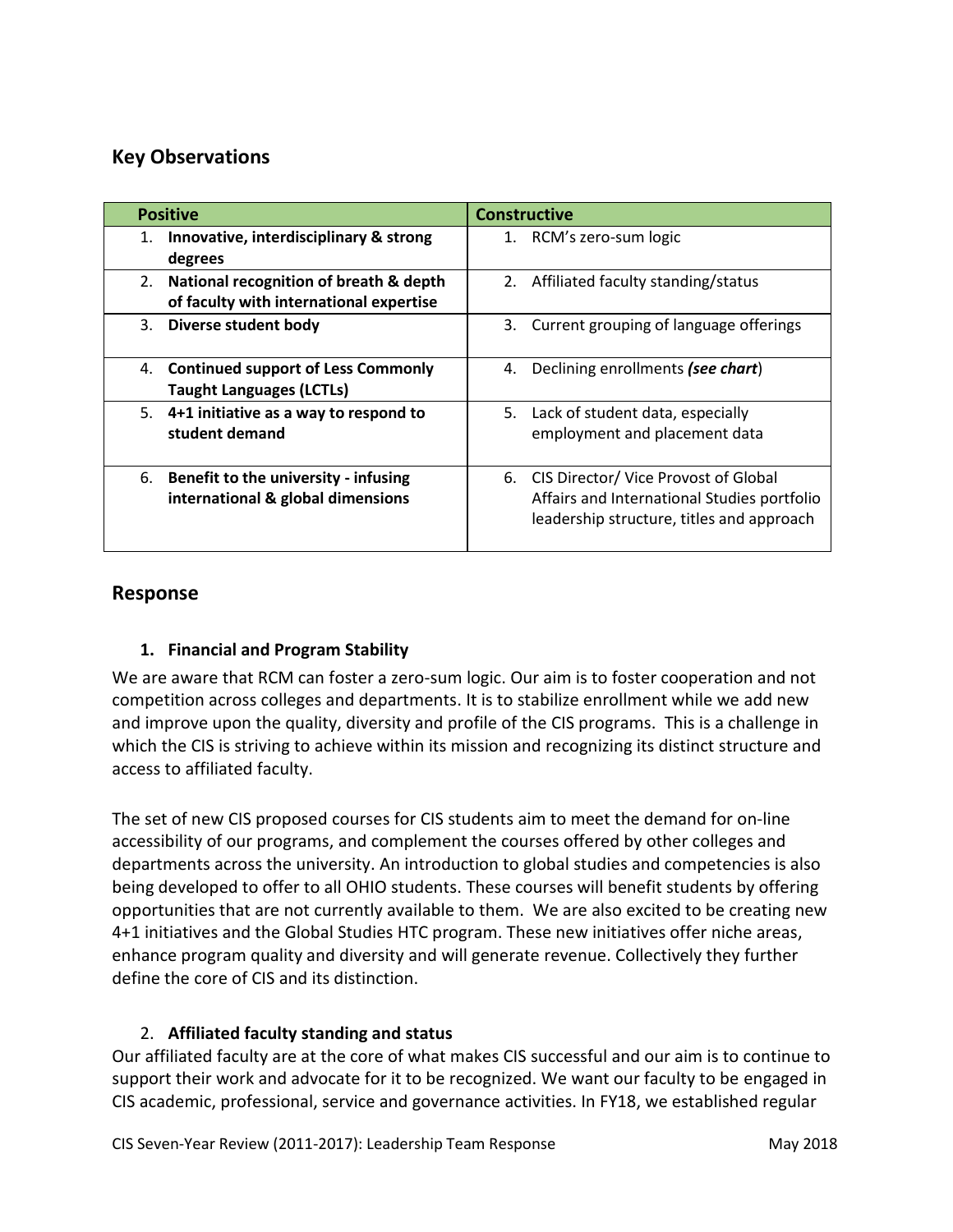meetings with all affiliated faculty and we plan to continue this by increasing communications and networking with, and among faculty and chairs as well as supporting faculty led partnerships and initiatives. In FY19, we will establish an annual research support award and determine how best to increase affiliated faculty involvement in CIS governance.

## 3. **World Languages with CIS focus on the Less Commonly Taught Languages (LCTLs) and current grouping of language offerings**

We remain committed to supporting the teaching of languages both within our unit and across campus. In FY18, we hired our first World Languages Lecturer to oversee CIS language offerings with a particular focus on overseeing the Less Commonly Taught Languages and to support panuniversity profiling of all OHIO language offerings. In FY19, African Studies will also support a teaching assistant for Swahili. Asian Studies will also support at two-year teaching assistant for Hindi starting in FY19 with funding from Asian Studies, the Friends of India and the Office of Global Affairs. The goal is to use this time and investment to develop a strategy for sustaining world languages.

### 4. **Increasing student success and enrollments**

In this past year, there has been a greater focus on our communications and outreach strategy and interactions with the admissions and enrollment management teams to increase first-year and transfer student admissions. Early records indicate that there is a first-year student increase from 4 to 15 students from FY18 to FY19. For the graduate program, we have received 51 acceptances of 114 admitted many of which are now pending visa acceptance.

The revisions of our two assistant director positions will enable the CIS to better respond to student needs and interests, and improve the quality and diversity of CIS programs. In FY 18, we established the Global Professional Development Series, which we have been continually assessing to ensure better programming in FY 19 and beyond. For example, in FY 19, the Center for International Studies will be launching a mentorship program. We are also excited about all the new course and program offerings in global studies to add to the selection of programs for our students.

### 5. **CIS Data and Profile of Students and Alumni**

The CIS has more access to information about its students this year than in the past thanks to the seven-year review process! It was timely. In addition, the CIS has since collected an academic profile of the undergraduate students' academic focus and the study away and language courses chosen to complete their degrees. Of note is that the CIS started administering the undergraduate Global Studies program in2012 and produced its first alumni who started the freshmen within CIS only in 2016. CIS is eager to learn from past experiences and reach out to potential partners and employers as recommended by the reviewers.

Much more information is required, particularly, as it pertains to being able to monitor and evaluate student success and alumni profiles and career trajectory. This summer, the CIS will be investing in building our alumni data base while advancing our alumni relations goals. In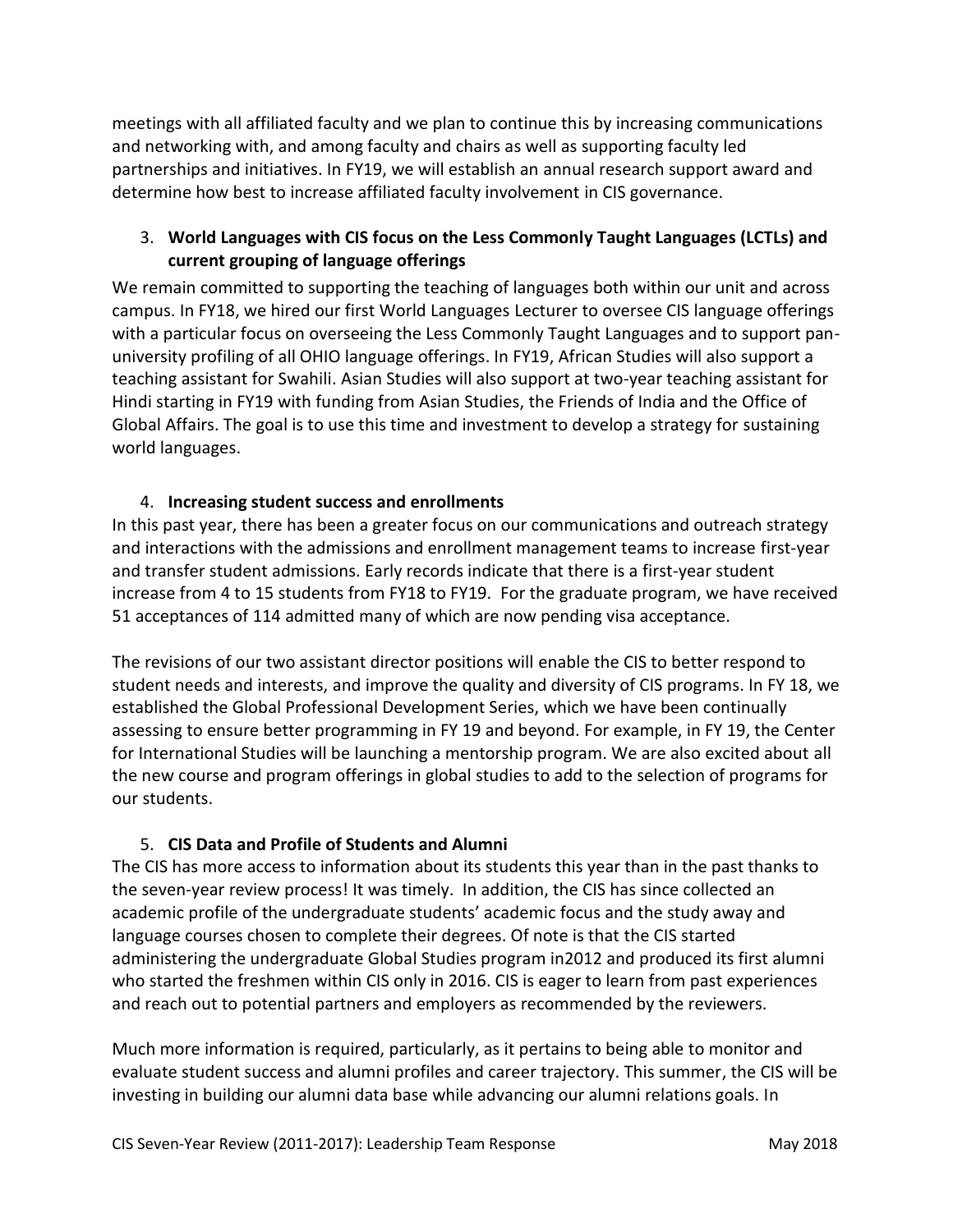addition, a future goal is to hire an administrative specialist responsible for the CIS database and analytics.

## 6. **Leadership and Structure**

All members of the leadership team are striving to determine the approach to governing and managing the CIS that serves its academic interests to remain distinctive through engagement of its stakeholders. This includes identifying the ways to increase involvement of affiliated faculty and their departments and colleges. The goal is to enable progressive thinking and collective decision making that ensures the CIS meets its vision and mission with faculty and students who are proud to be involved.

This leadership team has been in place for one year now with growing knowledge and experience for advancing policy development and programming. Although there is greater access, communication and transparency, the CIS leadership and the affiliated faculty need to do more to find the balance for greater impact. Discussions regarding the structure of the CIS in relation to other colleges and the global affairs and international studies portfolio would be timely.

## **B. CIS Strategic Initiatives as Response to Review**

| <b>Strategic</b><br>Area          | 1. Student success                                                                                                                                                                                                                                                                         | 2. Supporting<br><b>Languages</b>                                                                                                             | 3. Financial and<br><b>Program Stability</b>                                                                                                                                                                                           | 4. Supporting<br><b>Affiliated Faculty</b><br><b>Engagement</b>                                                                                                                                |  |
|-----------------------------------|--------------------------------------------------------------------------------------------------------------------------------------------------------------------------------------------------------------------------------------------------------------------------------------------|-----------------------------------------------------------------------------------------------------------------------------------------------|----------------------------------------------------------------------------------------------------------------------------------------------------------------------------------------------------------------------------------------|------------------------------------------------------------------------------------------------------------------------------------------------------------------------------------------------|--|
| <b>FY18</b><br>Goal/Aim           | Improve quality and<br>diversity of CIS<br>programs to better<br>respond to student<br>interests                                                                                                                                                                                           | Increase<br>enrollment in<br>LCTLs along<br>with other<br>languages                                                                           | Foster cooperation<br>and not competition<br>across colleges and<br>departments and<br>stabilize enrollment                                                                                                                            | Advocate for work<br>of faculty to be<br>recognized and<br>increase CIS<br>visibility                                                                                                          |  |
| <b>FY 18</b><br><b>Activities</b> | 4+1 model<br>$\bullet$<br>Increase CIS courses<br>$\bullet$<br>- global and online<br><b>Global studies HTC</b><br>$\bullet$<br>Professional<br>$\bullet$<br>development,<br>mentorship and<br>social programs<br>Revise jobs:<br>$\bullet$<br><b>Assistant Directors</b><br>of Graduate & | World<br>$\bullet$<br>Languages<br>Coordinator<br>FY19-<br>$\bullet$<br>African<br><b>Studies</b><br>support<br>Swahili GA<br>Expansion<br>οf | Working to<br>$\bullet$<br>engage more<br>with our alumni<br>Increase<br>$\bullet$<br>scholarships<br>Increase<br>$\bullet$<br>engagement<br>with admissions<br>Increase GAs<br>$\bullet$<br>Strengthen<br>$\bullet$<br>communications | Establishment<br>$\bullet$<br>of an annual<br>research<br>support award<br>Increase<br>$\bullet$<br>engagement in<br>CIS academic,<br>professional,<br>service and<br>governance<br>activities |  |

The following highlights examples of the CIS FY18 strategic initiatives and activities in which it is investing: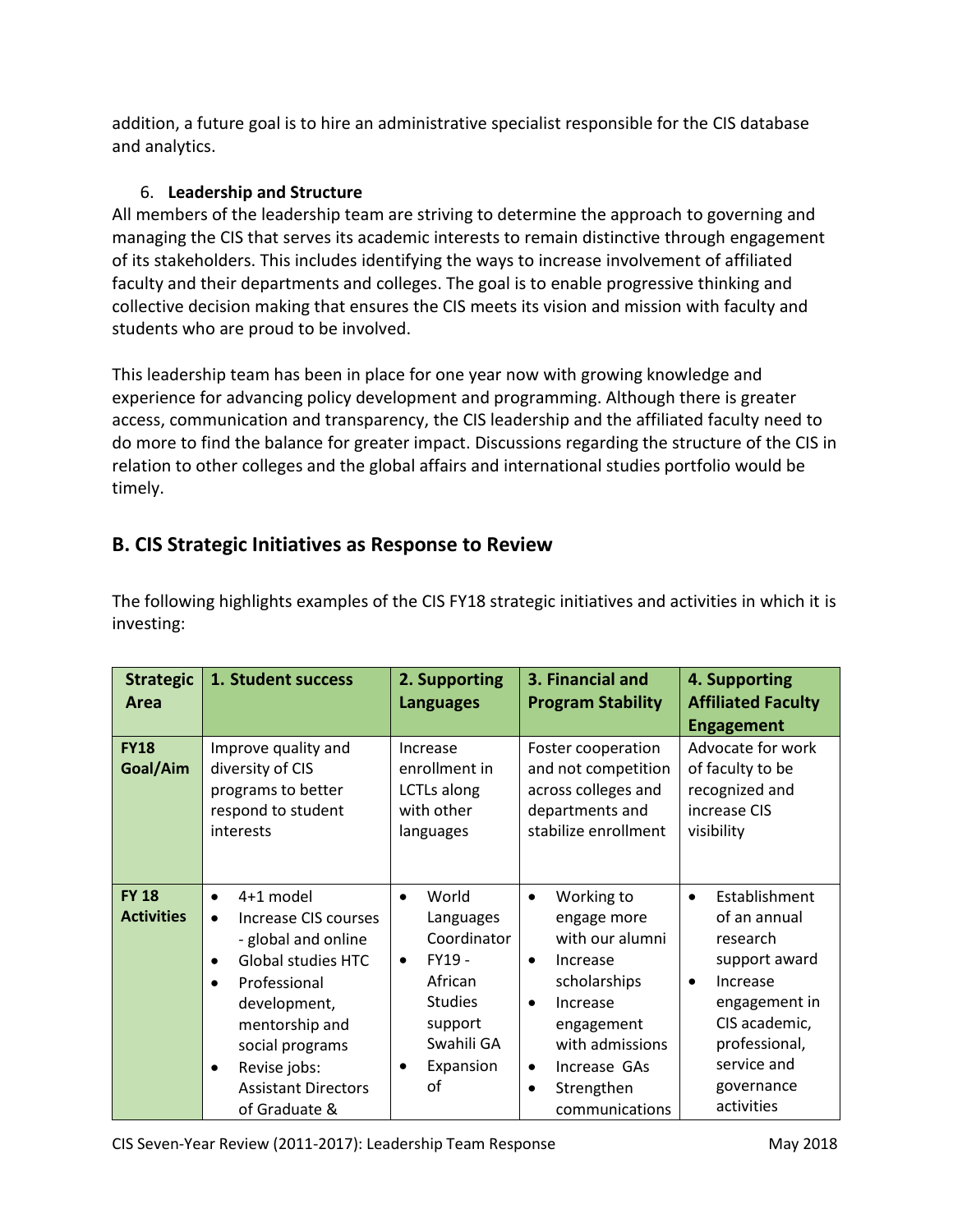## **C. Conclusion and CIS Recommendations**

The Center for International Studies has played a vital role at Ohio University for more than 50 years. This review process is assisting our faculty and staff as we move forward into this next phase of the university's history. It is the only academic unit offering this unique mix of interdisciplinary area studies, development studies, war and peace and global leadership for undergraduates and graduates. The Center attracts students from around the globe, and our graduates are making a positive impact in Ohio, nationally and internationally. As already mentioned, the review has provided valuable insight into our programs, helped us to identify areas of priority and further defined our goals for the future. As part of the process of continuing to meet the needs of our students and the university, the Center for International Studies would like to make the following recommendations:

- 1. OHIO's language policy and current grouping of language offerings should be revised at the senior policy level of academic administration. We propose that the issue be addressed and evaluated by the University International Council (UIC) in cooperation with the College of Arts and Sciences and the CIS. The goal is to facilitate an inclusive and pan-university discussion about OHIO's language programs and to propose a plan for sustainability. CIS is requesting a budget allocation be made for a Linguist Group 1 Faculty position to oversee the LCTLS. This could be a position in Arts and Sciences or a joint position with the CIS.
- 2. A budget allocation for an additional Group 1 Faculty position to lead CIS (INST) courses and research in global studies as part of strengthening OHIO's academic programming and profile in global studies. This new faculty line expands the reach of the Center while complementing President Nellis' Strategic Pathways for the University. It enhances the research and creative profile through interdisciplinary collaborations as well supporting and investing in outstanding faculty.
- 3. Accord the title of Dean to the CIS director consistent with all other academic and student affairs units significantly engaged in education, research and service.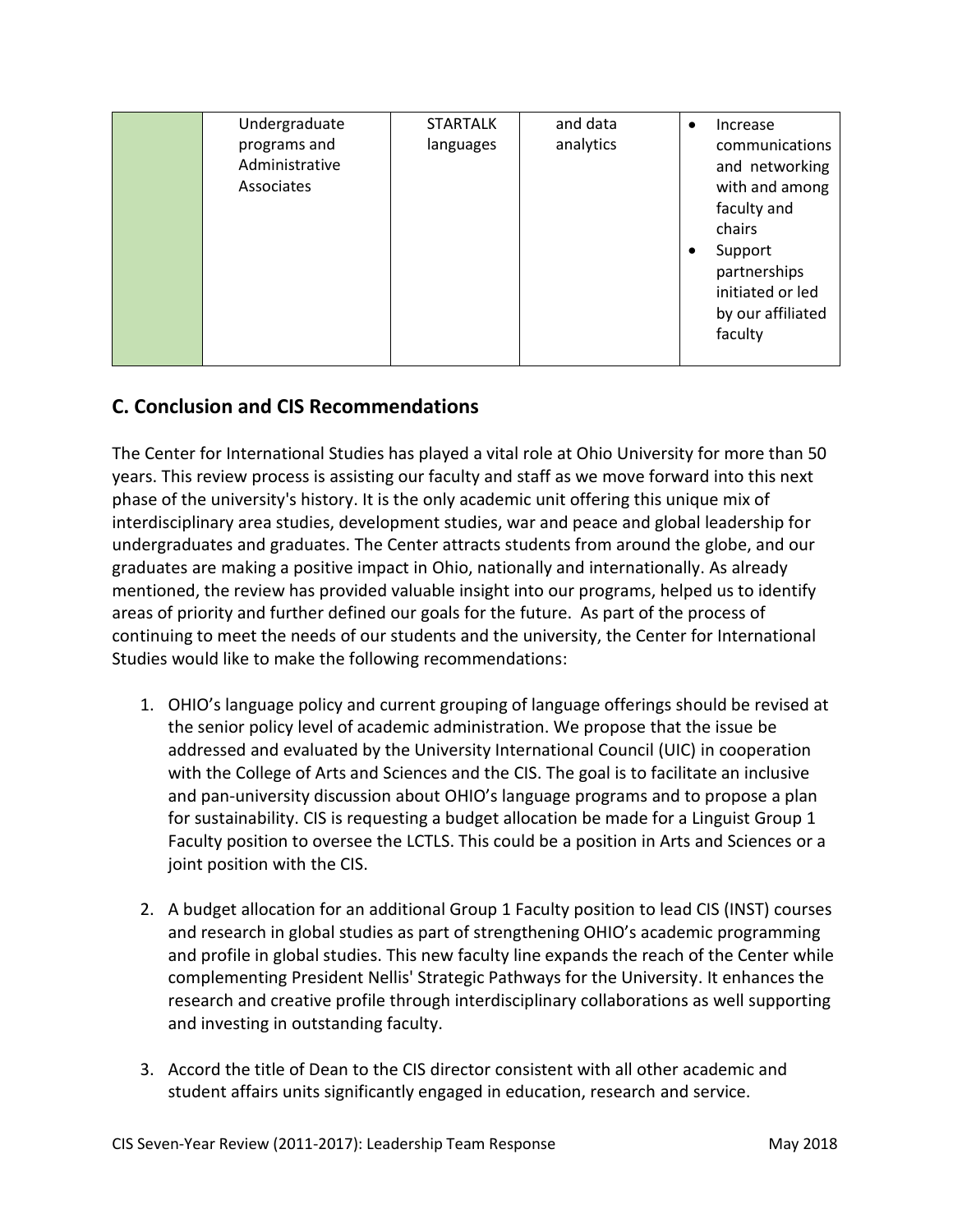# **Appendix: CIS Student Profile**

|  |  |  |  | <b>Ohio University Athens Campus Undergraduate Profile</b> |  |
|--|--|--|--|------------------------------------------------------------|--|
|--|--|--|--|------------------------------------------------------------|--|

| <b>Data</b>                      | Fall<br>2012            | Fall<br>2013            | Fall<br>2014   | Fall<br>2015   | Fall<br>2016   | Fall<br>2017   | Fall<br>2018            |
|----------------------------------|-------------------------|-------------------------|----------------|----------------|----------------|----------------|-------------------------|
| <b>African Studies</b>           | 12                      | 12                      | 13             | 9              | 4              | 3              | $\mathbf{1}$            |
| Freshman                         | 1                       | $\overline{2}$          | 3              | $\mathbf{1}$   | $\mathbf 0$    | 0              |                         |
| Sophomore                        | 3                       | $\overline{2}$          | $\mathbf{1}$   | $\overline{2}$ | $\mathbf{1}$   | $\overline{0}$ | $\overline{0}$          |
| Junior                           | $\mathbf{1}$            | 4                       | $\mathbf{1}$   | $\mathbf{1}$   | $\overline{2}$ | $\mathbf{1}$   | $\overline{0}$          |
| Senior                           | 7                       | $\overline{\mathbf{4}}$ | 8              | 5              | $\mathbf{1}$   | $\overline{2}$ | $\overline{1}$          |
| <b>Asian Studies</b>             | 22                      | 23                      | 23             | 16             | 18             | 16             | 10                      |
| Freshman                         | $\overline{\mathbf{4}}$ | $\overline{\mathbf{3}}$ | 5              | 3              | $\overline{4}$ | $\mathbf{1}$   |                         |
| Sophomore                        | 6                       | $\overline{4}$          | 5              | $\overline{4}$ | $\overline{2}$ | $\overline{2}$ | $\mathbf{1}$            |
| Junior                           | $\overline{2}$          | $\overline{\mathbf{z}}$ | $\overline{3}$ | 6              | $\overline{7}$ | $\overline{2}$ | $\overline{3}$          |
| Senior                           | 10                      | 9                       | 10             | 3              | 5              | 11             | $6\phantom{1}$          |
| <b>European Studies</b>          | 20                      | 21                      | 23             | 21             | 18             | 12             | 10                      |
| Freshman                         | 6                       | 5                       | 5              | $\overline{4}$ | $\mathbf{1}$   | $\mathbf 0$    |                         |
| Sophomore                        | $\overline{\mathbf{4}}$ | 8                       | 5              | 5              | 6              | $\overline{2}$ | $\mathbf{1}$            |
| Junior                           | 6                       | $\overline{4}$          | $\overline{7}$ | $\overline{4}$ | 5              | 5              | $\overline{2}$          |
| Senior                           | $\overline{\mathbf{4}}$ | $\overline{\mathbf{4}}$ | 6              | 8              | 6              | 5              | $\overline{7}$          |
| <b>Latin American</b>            |                         |                         |                |                |                |                |                         |
| <b>Studies</b>                   | 17                      | 22                      | 20             | 13             | 10             | 6              | $\overline{\mathbf{4}}$ |
| Freshman                         | 3                       | 5                       | $\overline{2}$ | $\overline{2}$ | $\Omega$       | $\overline{0}$ | $\overline{0}$          |
| Sophomore                        | 3                       | 5                       | 6              | $\mathbf{1}$   | 3              | $\mathbf 0$    | $\overline{0}$          |
| Junior                           | 5                       | 5                       | 5              | 6              | $\overline{3}$ | $\overline{2}$ | $\overline{0}$          |
| Senior                           | 6                       | $\overline{7}$          | $\overline{7}$ | 4              | 4              | $\overline{4}$ | $\overline{4}$          |
| <b>War &amp; Peace Studies</b>   | 40                      | 44                      | 43             | 42             | 45             | 44             | 42                      |
| Freshman                         | 4                       | 8                       | 5              | $\overline{7}$ | 6              | $\overline{7}$ |                         |
| Sophomore                        | 13                      | 8                       | 11             | 9              | 10             | $\overline{7}$ | $8\phantom{1}$          |
| Junior                           | 11                      | 10                      | 12             | 14             | 11             | 13             | 10                      |
| Senior                           | 12                      | 18                      | 15             | 12             | 18             | 17             | 24                      |
| <b>Retention &amp; Transfers</b> | 93                      | 121                     | 122            | 101            | 95             | 81             | 67                      |
| <b>Recruitment</b>               | 18                      | 26                      | 20             | 17             | 11             | 8              | 15                      |
| <b>TOTAL</b>                     | 111                     | <b>121</b>              | 122            | <b>118</b>     | 106            | 89*            | 82 **                   |
| *As of October 15, 2017          |                         |                         |                |                |                |                |                         |
| ** As of May 7, 2018             |                         |                         |                |                |                |                |                         |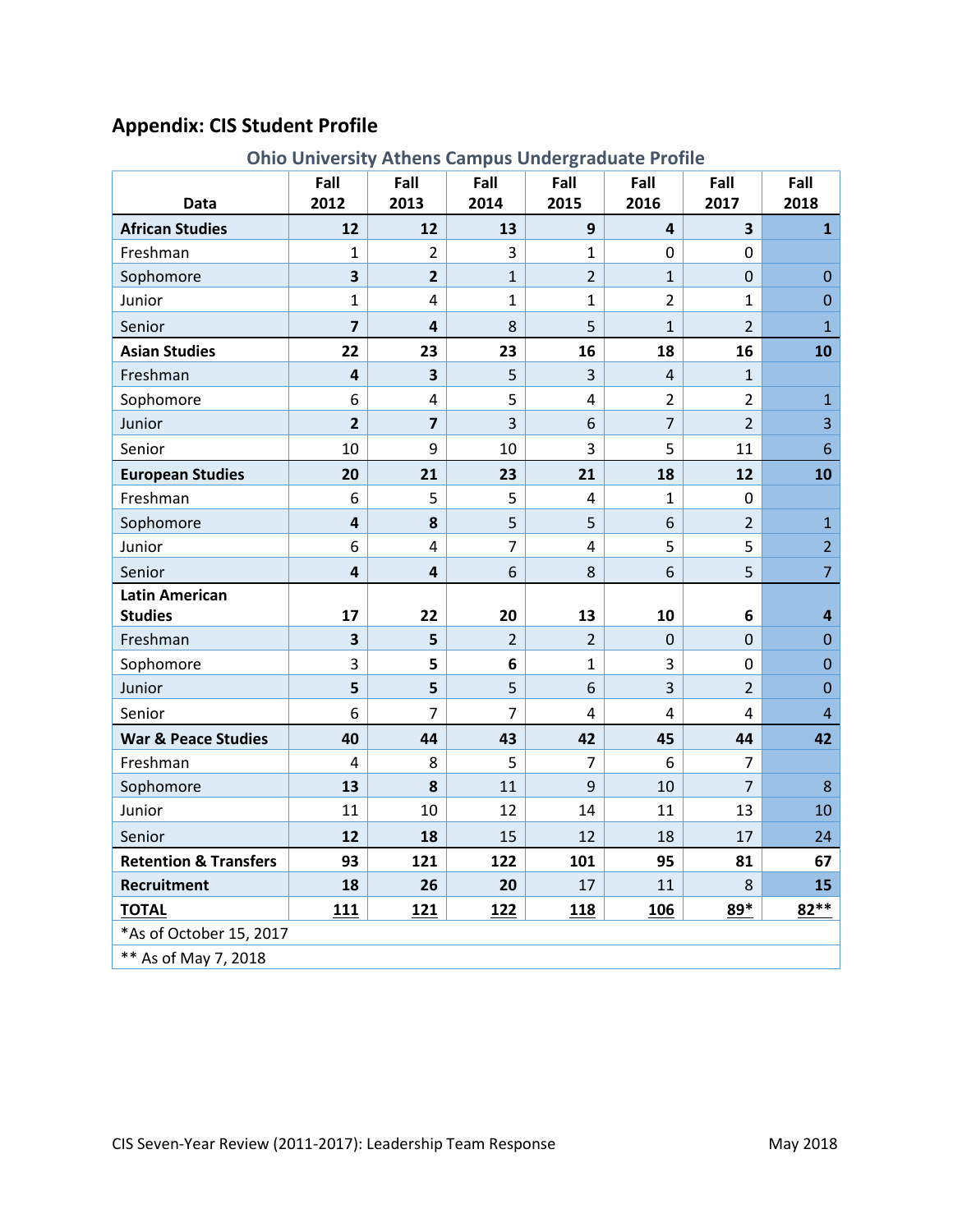|                                                           | Fall | Fall | Fall | Fall           | Fall | Fall           | Fall           |
|-----------------------------------------------------------|------|------|------|----------------|------|----------------|----------------|
| Data                                                      | 2012 | 2013 | 2014 | 2015           | 2016 | 2017           | 2018           |
| <b>African Studies</b>                                    | 30   | 26   | 23   | 21             | 20   | 17             | 17             |
| First years                                               | ***  |      | 14   | 10             | 6    | 11             | 12             |
| Returning                                                 | ***  |      | 9    | 11             | 14   | 6              | 5              |
| <b>Asian Studies</b>                                      | 19   | 18   | 18   | 14             | 8    | 6              | 13             |
| First years                                               | ***  |      | 9    | $\overline{7}$ | 5    | $\overline{2}$ | 6              |
| Returning                                                 | ***  |      | 9    | $\overline{7}$ | 3    | 4              | 7              |
| <b>Comm &amp; Dev</b>                                     | 25   | 36   | 38   | 29             | 27   | 26             | 29             |
| First years                                               | ***  |      | 22   | 14             | 12   | 8              | 11             |
| Returning                                                 | ***  |      | 16   | 15             | 15   | 18             | 18             |
| <b>IDS</b>                                                | 17   | 27   | 43   | 32             | 25   | 24             | 26             |
| First years                                               | ***  |      | 21   | 19             | 9    | 12             | 14             |
| Returning                                                 | ***  |      | 22   | 13             | 16   | 12             | 12             |
| <b>Latin American</b>                                     |      |      |      |                |      |                |                |
| <b>Studies</b>                                            | 12   | 16   | 14   | 8              | 13   | 11             | 8              |
| First years                                               | ***  |      | 8    | 3              | 7    | $\overline{7}$ | 4              |
| Returning                                                 | ***  |      | 6    | 5              | 6    | $\overline{4}$ | $\overline{4}$ |
| <b>Totals</b>                                             | 103  | 123  | 136  | 104            | 93   | $84*$          | 93**           |
| *As of October 15, 2017                                   |      |      |      |                |      |                |                |
| ** Admission accepted but pending visas as of May 7, 2018 |      |      |      |                |      |                |                |
| *** Data Not Available                                    |      |      |      |                |      |                |                |

## **Ohio University Athens Campus Graduate Profile**